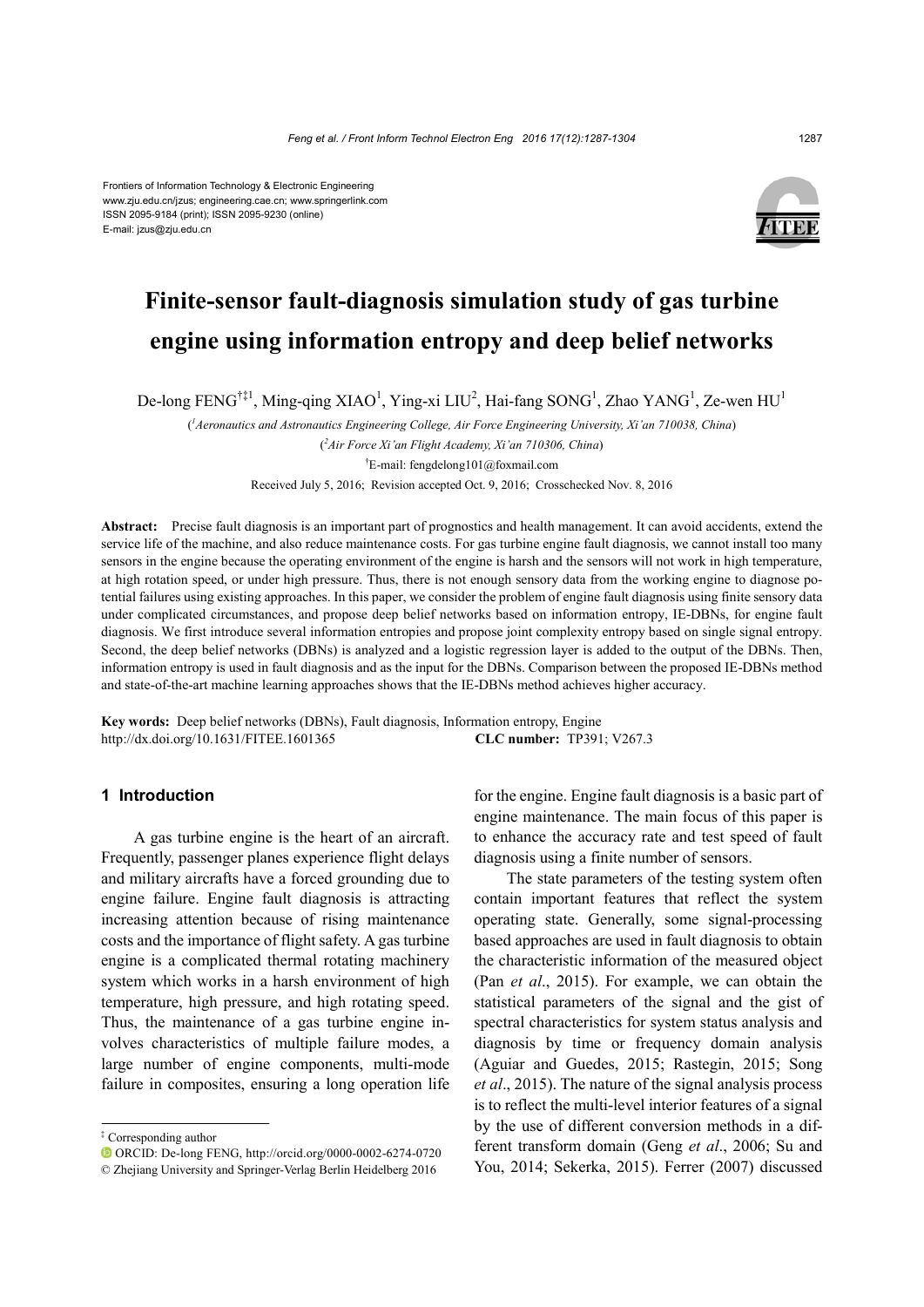the problem of data that often exhibits high correlation, rank deficiency, low signal-to-noise ratio, and missing values, and advocated the use of multivariate statistical process control based on principal component analysis (MSPC-PCA) as an efficient statistical tool for process understanding, monitoring and diagnosing assignable causes for special events. Xie and Zhang (2005) proposed a fault diagnosis approach using support vector machine (SVM) with data dimension reduction by PCA and linear discriminant analysis (LDA) methods, where PCA and LDA are separately applied to reduce the data dimensions and extra data features from the raw data. We can directly derive features of the system status using the above time domain or frequency domain analysis methods when the form of a signal is simple and the interrelated features of the signal are clear, such as rotating machinery vibration signals for a stationary cycle (Dai and Tian, 2013; Jin *et al*., 2014). However, it is difficult to extract a feature directly using the normal signal conversion method when the form of a signal is complex, such as rotating machinery vibration signals for a nonlinear or abnormal non-steady state due to changing operating parameters. Therefore, further investigation into signal analysis methods is required to achieve automatic extraction of features and quantitative characterization of the corresponding parameters for complex signals.

For machine learning, original data feature extraction is significant and is the most time-consuming. Supervised learning is a kind of learning frame including prior tasks where computers obtain models through labeled data. As a new branch of computer learning, deep learning learns the features from a data skipping feature in the design stage (Bengio, 2009). Most methods of deep learning are based on neural networks. For this kind of deep learning, complicated high-level constructions depend on superposing many nonlinear neural models (Bengio *et al*., 2013).

Deep learning in the field of machine learning approaches artificial intelligence (AI) to an extraordinary degree. The motivation for deep learning, which belongs to supervised learning, is to build and simulate the neural network of the human brain for learning analysis (Rodríguez *et al*., 2013). The concept of deep learning is derived from research into artificial neural networks. Deep learning, which, relative to simple learning, includes most classification and regressive algorithms, is restricted to the descriptive ability of complex functions in the case of finite samples and computing units (Saimurugan *et al*., 2011; Sainath *et al*., 2013; Zhou *et al*., 2014). Deep learning can approximate complex functions to describe input data regularities for distribution and to study essential characteristics of a dataset from a minor portion by focusing on a sample and learning a kind of deep nonlinear network structure (Ong *et al*., 2014).

To represent the data distribution feature, deep learning simulates more nervous layer activities that abstract assembling low- to high-level attributive features (Larochelle *et al*., 2009). Deep learning was proposed by Hinton *et al*. (2006). To solve the problem of structure optimization based on deep belief networks (DBNs), unsupervised greedy layer-bylayer learning was proposed. Hinton *et al*. (2012) further proposed a deep structure, called a 'multilayer automatic encoder'. It is a feed-forward neural network that can predict the input of itself. In addition, Sermanet *et al*. (2012) proposed convolution neural networks (CNNs), being the first truly multi-layer structural learning algorithm. CNNs improve training performance through decreasing the number of parameters by spatially relative relationships. CNNs are different from DBNs in that CNNs belong to discriminative training algorithms. CNNs are created based on the requirement of minimizing the pretreatment data for the deep learning framework (Zhang *et al*., 2015). Due to the influence of an early time delayed neural network, CNNs reduce the complexity by sharing the weight of the time domain (Sainath *et al*., 2015). Altogether, CNNs have achieved good performance in several experiments.

There are many training methods for deep neural networks. The traditional training method is stochastic gradient descent (SGD) (Bottou, 2012). This method adds only one training sample into one training process. The loss function will be reduced through the training sample. The back propagation algorithm can be used to calculate the value of the gradient of the loss function (Niu *et al*., 2014). There are many other convex optimization approaches that can be guaranteed to find the global minimum. However, if the deep neural network were a non-convex optimization problem, the curvature of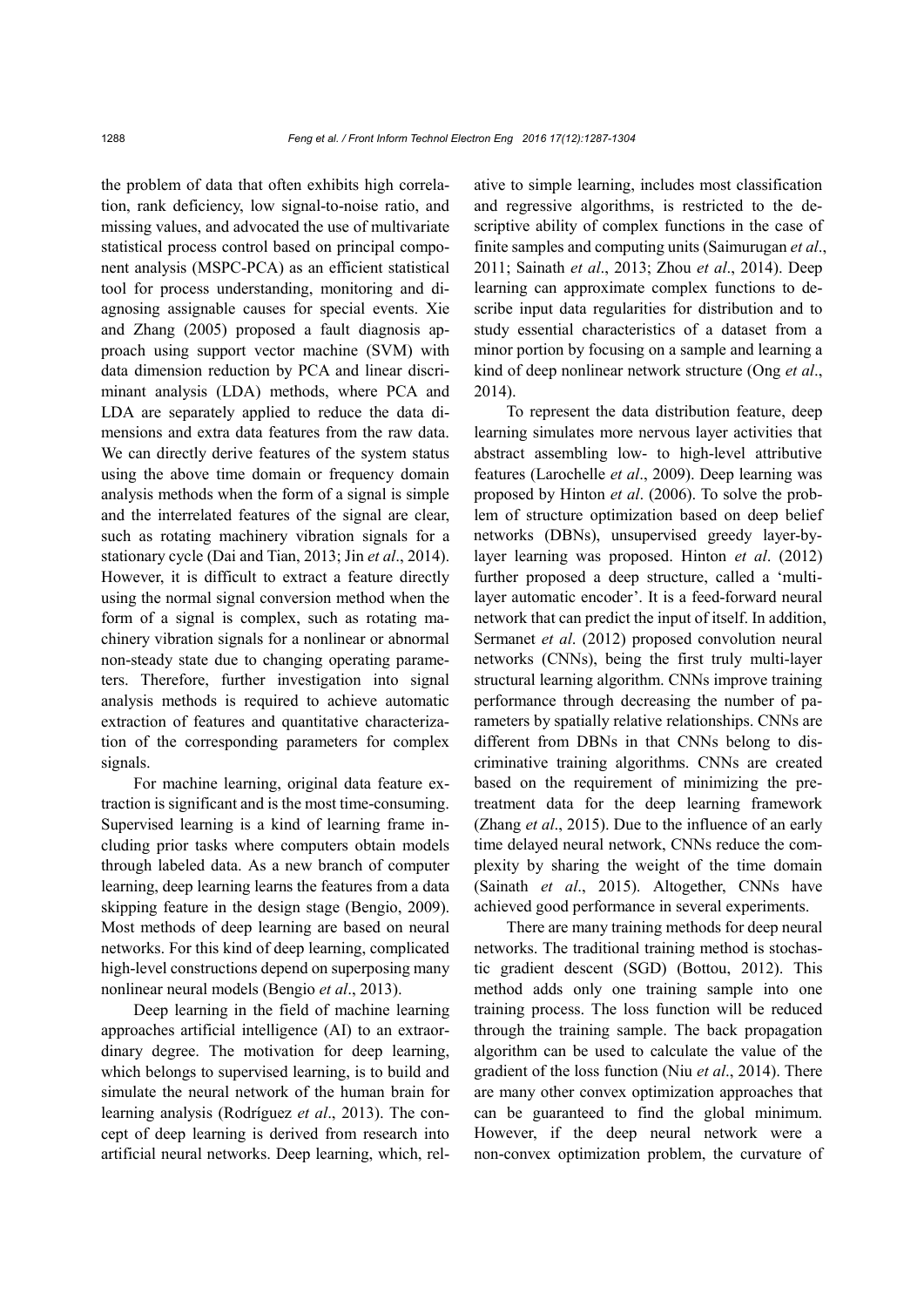the loss function would tend to the extremum. In fact, the Newton method is very suitable for dealing with the curvature problem, but it cannot train a large-scale problem such as a neural network. There are two reasons: one is that the Newton method has to use all the samples for each training; the other is that it needs to build a Hessian matrix and to find the inverse matrix, which leads to a huge amount of computation. Thus, for a non-convex optimization problem, we usually refer to the solution ideas from convex optimization (Bengio, 2012; Martens and Sutskever, 2012).

Based on the discussion above, in this paper we propose a method for deep belief networks based on information entropy, IE-DBNs, to diagnose engine faults. The method presents the complexity of the information entropy of the generalized transformation space as the input for the deep belief network. The entropy is combined with the time domain, frequency domain, and time-frequency domain signal conversion methods, respectively. The single- and multisignal information entropy is established as a feature extraction method in the different transformation spaces. To effectively describe the signal feature and quantitatively calculate the intrinsic signal characteristics at different levels, especially for the nonlinear and non-stationary signal, we discuss a variety of complexity information entropy indicators, such as singular spectrum entropy, power spectrum entropy, and multi-resolution singular spectrum entropy. We also provide quantitative indicators and evaluation based on fault diagnosis and condition monitoring. For finite sensory signals, a logistic regression layer is added on top of the deep belief networks for fault classification.

## **2 Information entropy features**

Information entropy is a quantitative evaluation for the uncertainty of a system state, and it has a strong ability to describe the internal system information. Researchers have tried to use information entropy to extract the features of the operating status of a system in the field of mechanical fault diagnosis (Nichols *et al*., 2006; Susan and Hanmandlu, 2013; Li *et al*., 2016).

#### **2.1 Singular spectrum entropy (time domain)**

A singular spectrum is a modern spectral analysis technique based on kinetic analysis. Its basic idea is to reconstruct the phase space and decompose the singular value of a time-domain signal sequence for a system, and then to obtain the complexity features to describe the system state. The basic principle is as follows (Cui *et al*., 2009): For a discrete time signal, the time delay embedding method is used to reconstruct the phase space. The signal  $X_i$  ( $i=1, 2, ..., I$ ) is mapped to the phase space where the length is *m* and the delay constant of the analysis window is *τ*. Thus, the track matrix is defined as

$$
A = \begin{bmatrix} X_1 \\ X_2 \\ \vdots \\ X_l \end{bmatrix} = \begin{bmatrix} x_1 & x_2 & \cdots & x_m \\ x_{r+1} & x_{r+2} & \cdots & x_{r+m} \\ \vdots & \vdots & & \vdots \\ x_{(I-1)\tau+1} & x_{(I-1)\tau+2} & \cdots & x_{(I-1)\tau+m} \end{bmatrix} . (1)
$$

According to the singular value decomposition principle, there must be an *m*×*l*-dimensional matrix *U*, an *l*×*l*-dimensional diagonal matrix *Λ*, and an *l*×*n*dimensional matrix *V* for an *m*×*n*-dimensional real matrix *A*:

$$
A_{\max} = U_{\max} A_{l \times l} V_{n \times l}^{T}, \qquad (2)
$$

where the main diagonal element  $\lambda_i$  of  $\Lambda$  is the matrix *A*'s singular value, which is non-negative and  $\lambda_1 \geq \lambda_2$ ≥…≥*λl*≥0. The matrix *Λ* can be described as

$$
\Lambda = \text{diag}(\lambda_1, \lambda_2, \dots, \lambda_k, 0, \dots, 0). \tag{3}
$$

When the signal is interfered with the ambient noise or has a low signal-to-noise ratio, all the diagonal elements of matrix *Λ* may be nonzero values. The more nonzero elements in the main diagonal, the more complexity the signal components will have. Furthermore, the number *k* of nonzero singular values in matrix *Λ* reflects the number of different modes contained by the track matrix, and the value of  $\lambda_i$ reflects the proportion of the total mode. Therefore, we can obtain the singular spectrum entropy  $H_s$ through the  $\lambda_i$ .

$$
H_{s} = -\sum_{j=1}^{m} p_{j} \ln p_{j}, \ \ p_{j} = \lambda_{j} / \sum_{j=1}^{L} \lambda_{j}.
$$
 (4)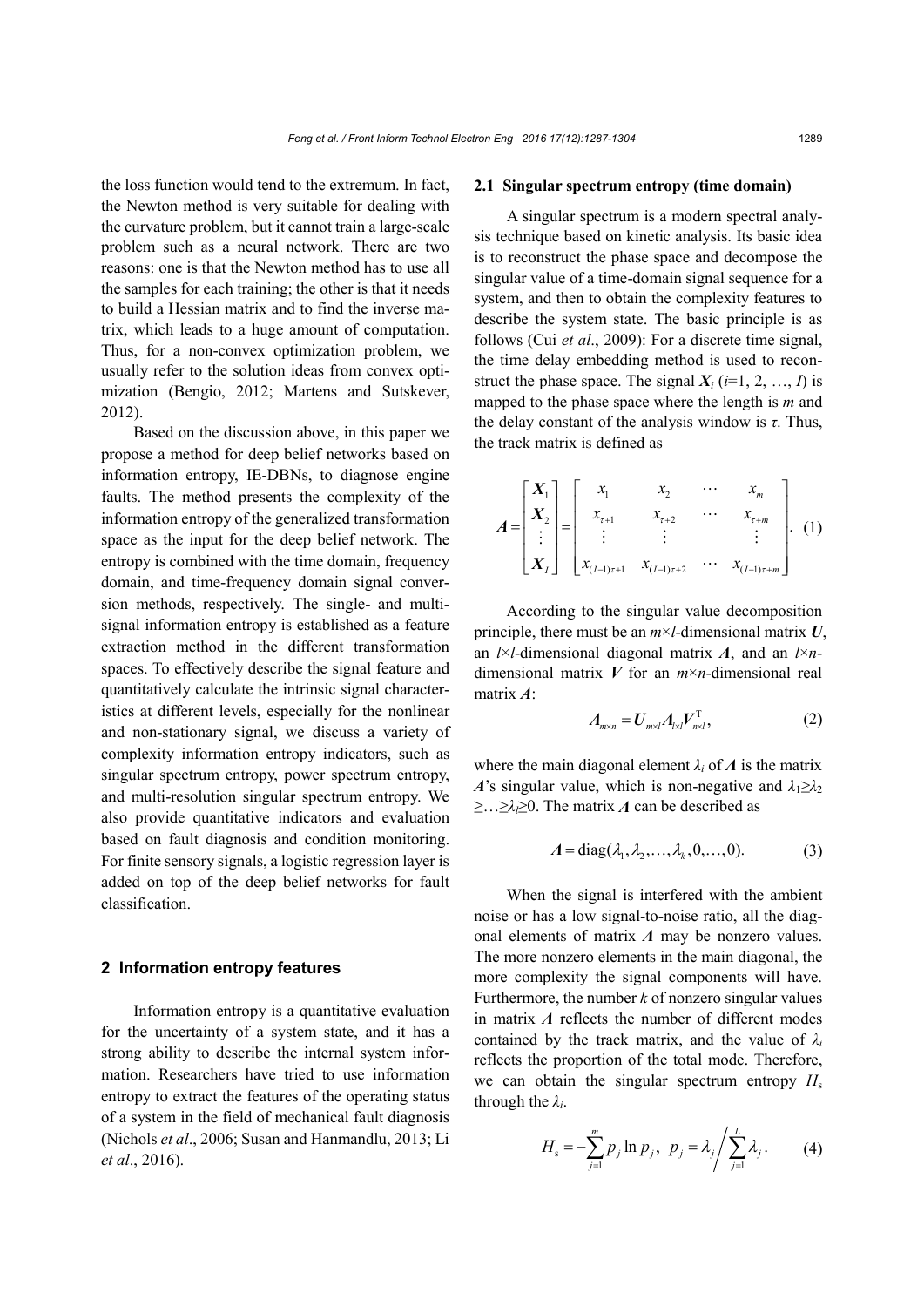Singular spectrum entropy  $H_s$  means the uncertainty level of each mode that is divided by a time-domain signal sequence using a singular spectrum, and it also means the complexity of the signal energy distribution in the time domain.

## **2.2 Power spectrum entropy (frequency domain)**

The most common spectral analysis methods are amplitude spectrum, phase spectrum, power spectrum, and cepstrum analysis (Li, 2015). Power spectrum analysis in the signal transform space is a feature extraction method based on the frequency domain and information entropy. For the discrete signal sequence *x<sub>n</sub>* (*n*=0, 1, …, *N*−1), the power spectrum is defined as

$$
\hat{S}(\omega) = \frac{1}{N} \left| \sum_{n=0}^{N-1} x_n e^{-j\omega n} \right|^2.
$$
 (5)

It can also be written as

$$
\hat{S}(\omega) = \frac{1}{N} |X(\omega)|^2, \qquad (6)
$$

where  $X(\omega)$  is the Fourier transform of sequence  $\{x_n\}$ . It is a process of transforming a signal from the time domain to the frequency domain according to the Parseval theorem, described by

$$
\sum_{n=0}^{N-1} |x_n|^2 = \sum_{k=0}^{N-1} |S(k)|^2, \qquad (7)
$$

where  $S_k$  ( $k=0, 1, ..., N-1$ ) is an energy distribution of the original signal in the frequency domain. Thus, the power spectrum entropy can be defined as

$$
H_{\rm p} = -\sum_{k=0}^{K-1} p_k \ln p_k, \ \ p_k = S_k / \sum_{k=1}^{N} S_k. \tag{8}
$$

The power spectrum entropy reflects the complexity of the energy distribution of the signal in the frequency domain.

# **2.3 Wavelet energy spectrum entropy (timefrequency domain)**

The wavelet transform inherits the method of locating the window Fourier transform, and it has the ability to analyze the varying locations of time and frequency in different scales, which is called a multiresolution characteristic (Koverda and Skokov, 2012; Liu *et al*., 2014; Zhao and Ye, 2016).

For the finite energy signal  $f(t)$ , the wavelet transform is expressed as follows:

$$
W_f(a,b) = \langle f, \psi_{a,b} \rangle = |a|^{-\frac{1}{2}} \int_{-\infty}^{+\infty} f(t) \psi\left(\frac{t-b}{a}\right) dt, \tag{9}
$$

where the basis function  $\psi_{a,b}(t)$  can be expressed as

$$
\psi_{a,b}(t) = |a|^{-\frac{1}{2}} \varphi\left(\frac{t-b}{a}\right), \ \ a,b \in \mathbb{R}, \ a \neq 0,
$$
 (10)

where *a* and *b* are the scale parameter and translation parameter respectively, and  $\Psi(t) \in L^2(\mathfrak{h})$  is called a wavelet function satisfying the admissible condition:

$$
C_{\psi} = \int_{-\infty}^{+\infty} \left| \Psi(\omega) \right|^2 \left| \omega \right|^{-1} \mathrm{d}\omega < +\infty, \tag{11}
$$

where *Ψ*(*ω*) is the Fourier transform of *Ψ*(*t*).

The scale parameter *a* and translation parameter *b* of the wavelet function can be adjusted according to the shape and size of the wavelet window. We may change the center frequency of the window, the width of the sub-wavelet, and the position in the time domain. This allows the wavelets to have both an ability of locating the spatial domain and the frequency domain, and a positive 'zoom' feature. The wavelet function effectively reflects the local mutation information of non-stationary signals.

For the finite energy signal  $f(t)$ , the energy conservation of the wavelet transform is

$$
\int_{-\infty}^{+\infty} |f(t)|^2 dt = \frac{1}{C_{\psi}} \int_0^{\infty} a^{-2} E(a) da,
$$
 (12)

where  $E(a)$  is the energy value of  $f(t)$  in the *a* scale, called the wavelet energy spectrum:

$$
E(a) = \int_{-\infty}^{+\infty} \left| W_f(a, b) \right|^2 \mathrm{d}b. \tag{13}
$$

Thus, the signal  $f(t)$  is decomposed into the wavelet energy spectrum  $E=[E_1, E_2, ..., E_n]$  in the *n* scale which is a division of the energy in the timefrequency domain. The wavelet energy spectrum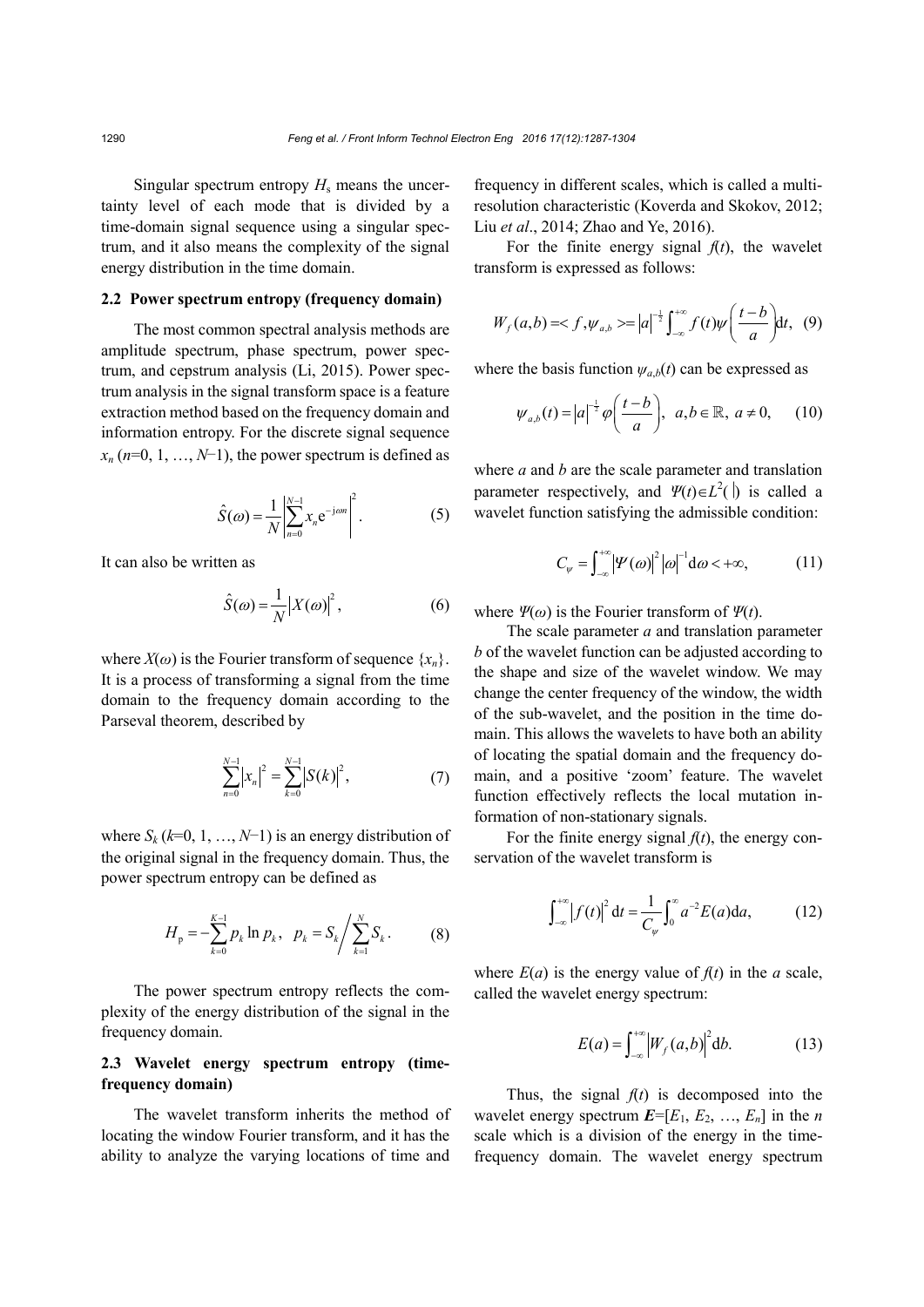entropy  $H_w$  is defined as

$$
H_{\rm w} = -\sum_{i=1}^{n} p_i \ln p_i, \quad p_i = E_i / \sum_{i=1}^{n} E_i.
$$
 (14)

## **2.4 Multi-resolution entropy**

Based on multi-resolution ideas and the Mallat orthogonal wavelet decomposition algorithm, the calculation methods for discrete wavelet series of a signal can be briefly stated as follows. For the arbitrary signal  $f(t) \in L^2($  |), the mark is introduced:

$$
\begin{cases} c_{j,k} = \int_{\mathbb{R}} f(t)\overline{\varphi}_{j,k}(t)dt, \\ d_{j,k} = \int_{\mathbb{R}} f(t)\overline{\psi}_{j,k}(t)dt, \end{cases}
$$
 (15)

where  $c_{i,k}$  is the scaling coefficient of  $f(t)$ , and  $d_{i,k}$  is the wavelet coefficient of  $f(t)$ . For arbitrary integers *j* and *k*, the scaling function  $\varphi(t)$  and wavelet function  $\psi(t)$  are

$$
\begin{cases} \varphi_{j,k}(t) = 2^{j/2} \varphi(2^{j} t - k), \\ \psi_{j,k}(t) = 2^{j/2} \psi(2^{j} t - k). \end{cases}
$$
 (16)

The orthogonal projections of  $f(t)$  in the closed subspaces  $V_i$  and  $W_i$  are denoted by  $A_i f(t)$  and  $D_i f(t)$ , respectively:

$$
\begin{cases}\nA_j f(t) = \sum_{k \in \mathbb{Z}} c_{j,k} \varphi_{j,k}(t), \\
D_j f(t) = \sum_{k \in \mathbb{Z}} d_{j,k} \psi_{j,k}(t).\n\end{cases} (17)
$$

According to the orthogonal direct sum decomposition  $V_{i+1} = V_i \oplus W_i$ , we obtain

$$
A_{j+1}f(t) = A_j f(t) + D_j f(t),
$$
 (18)

where  $A_i f(t)$  is the low-frequency approximation of *f*(*t*) in scale  $2^{-j}$  and *Djf*(*t*) is the high-frequency component of  $f(t)$  in scale  $2^{-j}$ . Suppose the discrete wavelet coefficient of multi-resolution entropy is  $D = \{d(k)\}$ :  $k=1, 2, ..., N$  in scale *j*, and a slide window *W* is defined based on the wavelet coefficient. Suppose the width of the window is  $w \in \left[ \right]$ , and the slide factor is  $\delta \in \overline{\mathcal{C}}$ . Then we have

$$
W(m; w, \delta) = \left\{ d(k) : k = 1 + m\delta, 2 + m\delta, ..., w + m\delta \right\},\tag{19}
$$

where *m* is the number of windows moved. The slide window is divided into *L* intervals:

$$
W(m; w, \delta) = \bigcup_{l=1}^{L} Z_{l}, \qquad (20)
$$

where  $\{Z_i = (S_{i-1}, S_i): i=1, 2, ..., L\}$  is mutually disjoint and  $S_0 < S_1 < S_2 < ... < S_L$ .

$$
\begin{cases}\nS_0 = \min[W(m; w, \delta)] \\
= \min[\{d(k): k = 1 + m\delta, 2 + m\delta, ..., w + m\delta\}]\n\end{cases},
$$
\n
$$
S_L = \max[W(m; w, \delta)] \\
= \max[\{d(k): k = 1 + m\delta, 2 + m\delta, ..., w + m\delta\}].
$$
\n(21)

The multi-resolution entropy is defined as

$$
H_{\rm r} = -\sum_{l=1}^{L} p^{m}(Z_{l}) \ln p^{m}(Z_{l}), \ \ m = 1, 2, ..., M, \ \ (22)
$$

where  $p^{m}(Z_i)$  is the probability of  $d(k)$  falling in the  $Z_i$ interval. The multi-resolution entropy has unique sensitivity and location detection capability for small parameters in the dynamics system.

# **2.5 Multi-resolution singular spectrum entropy**

This subsection presents a multi-resolution singular spectrum entropy model, which has the following functions and characteristics (Nourani *et al*., 2015): (1) The energy distribution of singular characteristics can get into any local band based on the calculation of the wavelet coefficients of singular spectrum entropy in different frequency bands through wavelet packet decomposition of the signal; (2) This method has better nonlinear feature extraction and noise suppression capabilities; (3) Through the selection and optimization of parameters, this method can improve the analytical performance and the computing efficiency of the measurement model.

First, the signal should be decomposed by the wavelet. The Mallat algorithm of orthogonal wavelet transform is used for wavelet packet decomposition.

For an arbitrary signal  $f(t) \in L^2($  ), we have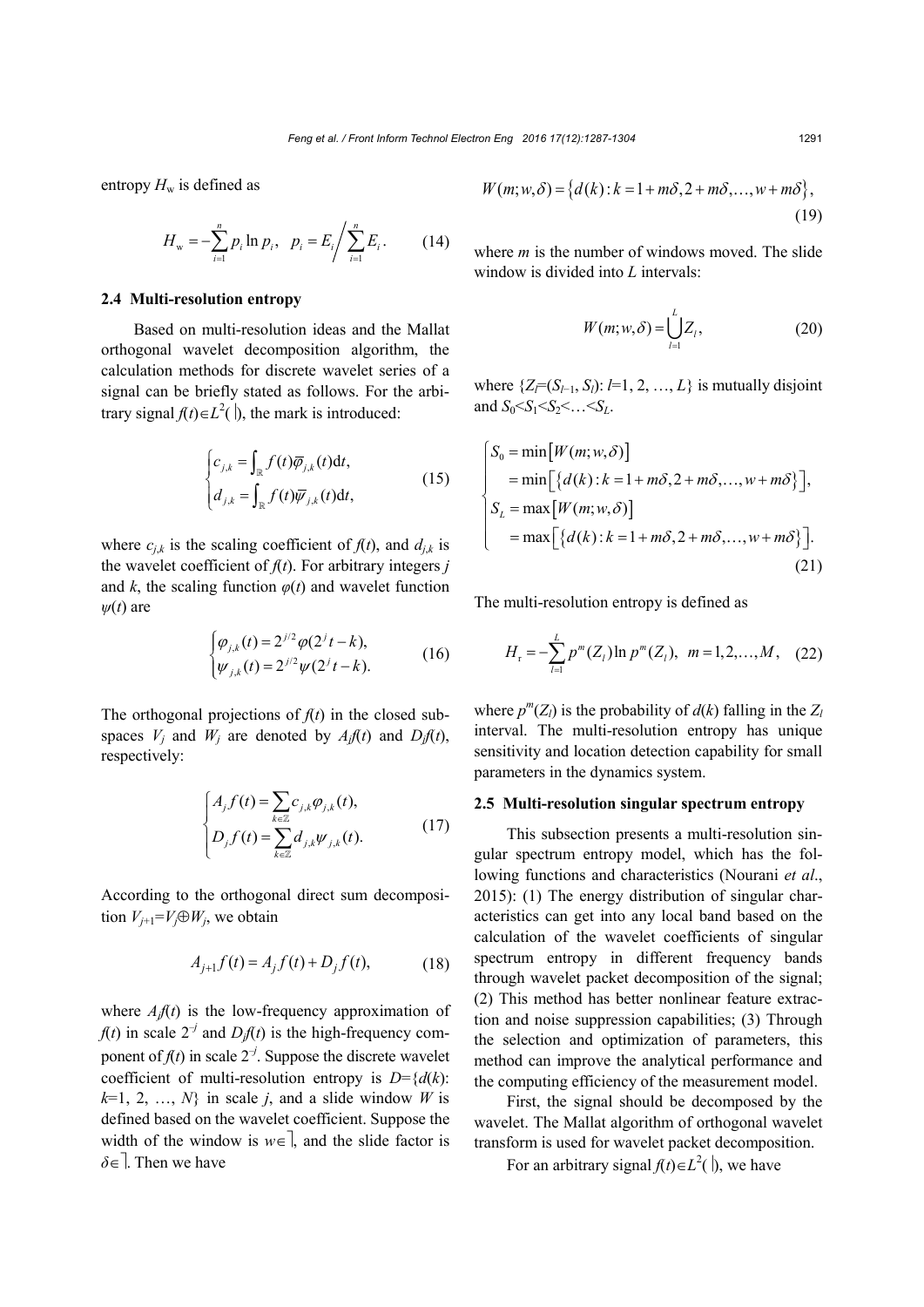$$
d_{j,k}^l = \int_{\mathbb{R}} f(t)\overline{u}_{l;j,k}(t)dt.
$$
 (23)

The projection of  $f(t)$  in the wavelet space can be described as

$$
D_j^m f(t) = \sum_{k \in \mathbb{Z}} d_{j,k}^m u_{m;j,k}(t).
$$
 (24)

The formula of the Mallat algorithm for wavelet packet decomposition is

$$
\begin{cases}\n d_{j,k}^{2m} = \sum_{l \in \mathbb{Z}} \overline{h}_{l-2k} d_{j+1,l}^m, \\
 d_{j,k}^{2m+1} = \sum_{l \in \mathbb{Z}} \overline{g}_{l-2k} d_{j+1,l}^m.\n\end{cases} (25)
$$

The frequency band of signal  $f(t)$  is unceasingly subdivided through the decomposition of scales 1, 2, …, *J*. Additionally, if *f*(*t*) is decomposed by *j* layers of the wavelet packet, the *k*th node coefficient of the *j*th layer is

$$
D_{j,k} = \left\{ d_{j,k}(m) : m = 1, 2, \dots, 2^{-j} N \right\}.
$$
 (26)

Then the singular spectrum value of every node coefficient of every scale can be calculated, and the time-delay embedding method is used to reconstruct the matrix  $A_{j,k}$  (see Eq. (27)).

Therefore, the multi-resolution singular spectrum entropy is

$$
H_{j,k}(f) = -\sum_{m=1}^{m_0} p_{j,k}^m \ln p_{j,k}^m, \ p_{j,k}^m = \lambda_{j,k}^m / \sum_{m=1}^{m_0} \lambda_{j,k}^m.
$$
 (28)

If the range of the frequency distribution of signal  $f(t)$  is  $[\omega_d, \omega_g]$ ,  $H_{i,k}(f)$  will reflect the energy distribution of the singularity of signal  $f(t)$  in the band of  $[\omega_d+(k-1)(\omega_g-\omega_d)/2^j, W_d+k(\omega_g-\omega_d)/2^j]$  according to the principle of wavelet packet decomposition.

# **3 Fault diagnosis using information entropy and deep belief networks**

Currently, most classification and regression learning methods have shallow structures. Their limitation is a deficient capacity for modeling complex functions under a limited number of samples and calculating units, and the generalization ability is restricted. For deep learning, the idea is to stack a plurality of layers to describe the complex functions (Hinton, 2010). That is to say, the output of one layer becomes the input of the next layer. In this way, we can achieve a classification expression for complex input information. DBNs, one of the deep learning methods, can solve the problems of training a neural multi-layer network, which is difficult for traditional back propagation (BP) algorithms (Memisevic and Hinton, 2010): (1) From top to bottom, the gradient becomes more sparse and the error correction signal becomes smaller; (2) The weights easily converge to local minima; (3) The labeled data is trained in general.

#### **3.1 Restricted Boltzmann machines**

Suppose there is a bipartite graph (Fig. 1) in which there are no links between the nodes in each layer. One is a visible layer called the input data layer (*v*), and the other is a hidden layer (*h*). It is assumed that all the nodes are random binary variable nodes (taking only the value of 0 or 1), and suppose the full probability distribution  $p(\mathbf{v}, h)$  is a Boltzmann distribution. We can call this model an RBM, which is a typical neural network where the units of the visible layer and the hidden layer are interconnected, and the hidden units can achieve high-order dependence on the visible units (Sutskever *et al*., 2008). Compared with a conventional sigmoid network, the weights of an RBM are easy to train.

Let us discuss why RBM is called a deep learning method. First, as a bipartite graph, all the hidden nodes are conditionally independent when *v* is known,

$$
A_{j,k} = \begin{bmatrix} d_{j,k}(1) & d_{j,k}(2) & \cdots & d_{j,k}(M) \\ d_{j,k}(2) & d_{j,k}(3) & \cdots & d_{j,k}(M+1) \\ \vdots & \vdots & & \vdots \\ d_{j,k}(2^{-j}N-M+1) & d_{j,k}(2^{-j}N-M+2) & \cdots & d_{j,k}(2^{-j}N) \end{bmatrix} .
$$
 (27)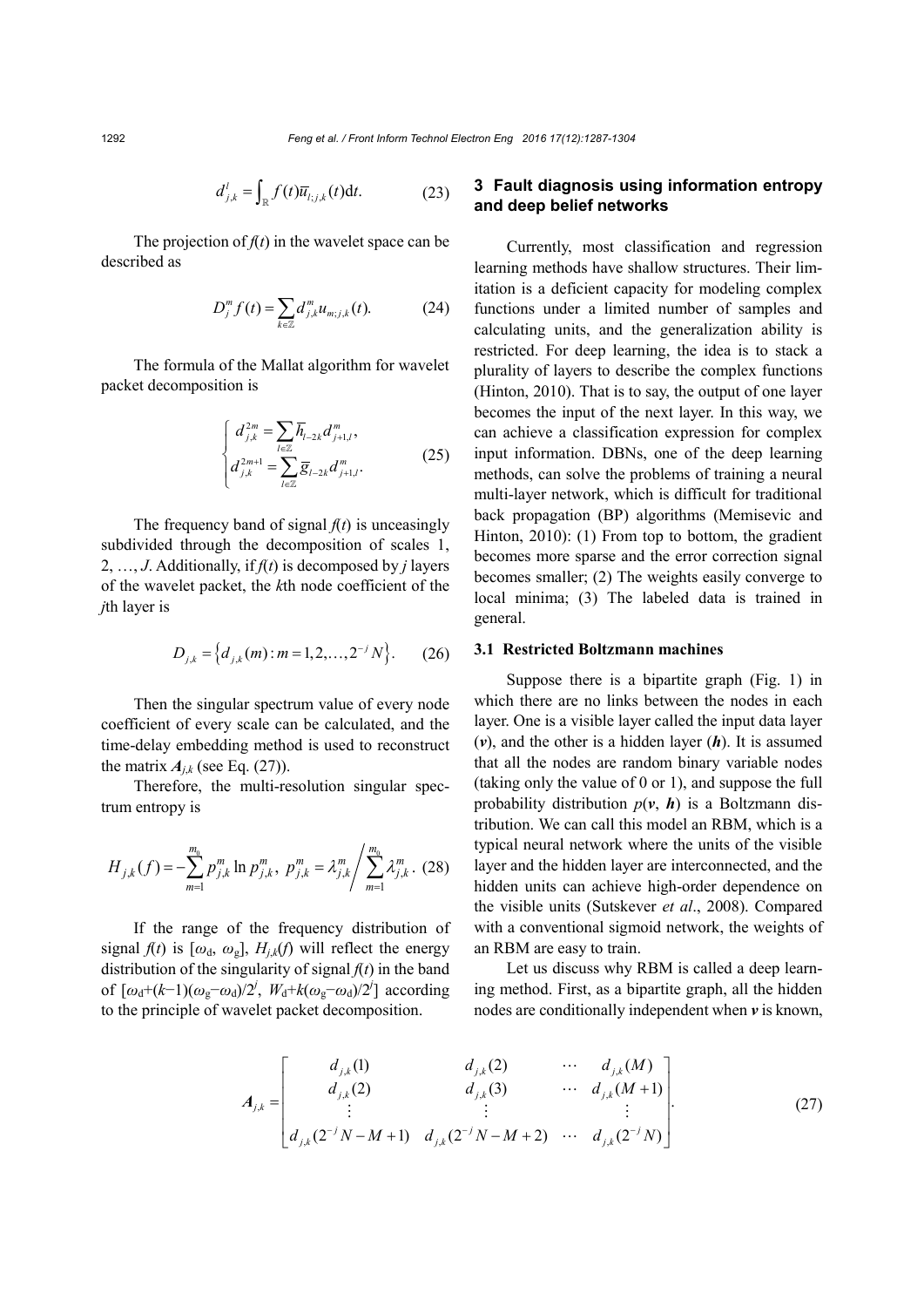

**Fig. 1 The structure of a restricted Boltzmann machine**

namely  $P(v|h) = p(h_1|v)p(h_2|v) \dots p(h_n|v)$ . Similarly, all the visible nodes are conditionally independent when the hidden layer  $h$  is known. At the same time, both  $v$ and *h* satisfy the Boltzmann distribution. Therefore, the hidden layer *h* can be obtained by  $p(h|v)$  when the input is  $\nu$ , and then the visible layer can be obtained by  $p(h|\mathbf{v})$  (Fig. 2). If the original visible layer  $\mathbf{v}$  and the visible layer  $v_1$  obtained from the hidden layer are the same according to some adjustment of the parameters, the hidden layer obtained will be a different expression of the visible layer. Thus, the hidden layer can be used as the feature of the input data of the visible layer, and it is a kind of deep learning method.



**Fig. 2 The principle of a restricted Boltzmann machine**

Now we need to do some mathematical analysis to determine the weights between the visible layer node and the hidden layer node. The energy of a joint configuration can be expressed as (Mohamed *et al*., 2012)

$$
E(\mathbf{v}, \mathbf{h}; \theta) = -\sum_{ij} W_{ij} v_i h_j - \sum_i b_i v_i - \sum_j a_j h_j, \quad (29)
$$

where  $\theta = \{W, a, b\}$  are the model parameters.

The joint probability distribution of the configuration can be determined by Boltzmann distribution and the energy of this configuration:

$$
P_{\theta}(\mathbf{v}, \mathbf{h}) = \frac{1}{Z(\theta)} \exp(-E(\mathbf{v}, \mathbf{h}; \theta))
$$
  
= 
$$
\frac{1}{Z(\theta)} \prod_{ij} e^{W_{ij} v_j h_j} \prod_i e^{b_i v_i} \prod_j e^{a_j h_j},
$$
(30)

where  $1/Z(\theta)$  is the partition function and  $e^{W_{ij}v_i h_j}$  is the potential function.

$$
Z(\theta) = \sum_{h,v} \exp(-E(v, h; \theta)).
$$
 (31)

The hidden nodes are conditionally independent:

$$
P(\boldsymbol{h}|\boldsymbol{v}) = \prod_{j} P(h_j|\boldsymbol{v}).
$$
 (32)

Then the probability of 1 or 0 of the *j*th hidden layer can be easily obtained based on the known visible layer *v* by factorizing Eq. (32):

$$
P(h_j = 1 | \mathbf{v}) = \left[ 1 + \exp\left( -\sum_i W_{ij} v_i - a_j \right) \right]^{-1}.
$$
 (33)

Similarly, based on the known hidden layer *h*, we have

$$
P(\mathbf{v}|\mathbf{h}) = \prod_{i} P(\mathbf{v}_i|\mathbf{h}),
$$
 (34)

$$
P(v_i = 1 | \boldsymbol{h}) = \left[ 1 + \exp\left( -\sum_j W_{ij} h_j - b_i \right) \right]^{-1}.
$$
 (35)

Given a sample set  $D = \{v(1), v(2), \ldots, v(N)\}\)$  that satisfies the independent distribution, the parameters  $\theta = \{W, a, b\}$  need to be calculated. Maximize the following log-likelihood function:

$$
L(\theta) = \frac{1}{N} \sum_{n=1}^{N} \log P_{\theta}(\mathbf{v}^{(n)}) - \frac{\lambda}{N} ||\mathbf{W}||_{\mathrm{F}}^{2}.
$$
 (36)

The parameter  $W$  can be obtained by the derivation of the maximum log-likelihood function when *L* is the maximum.

$$
\frac{\partial L(\theta)}{\partial W_{ij}} = E_{P_{\text{data}}}[v_i h_j] - E_{P_{\theta}}[v_i h_j] - \frac{2\lambda}{N} W_{ij}.
$$
 (37)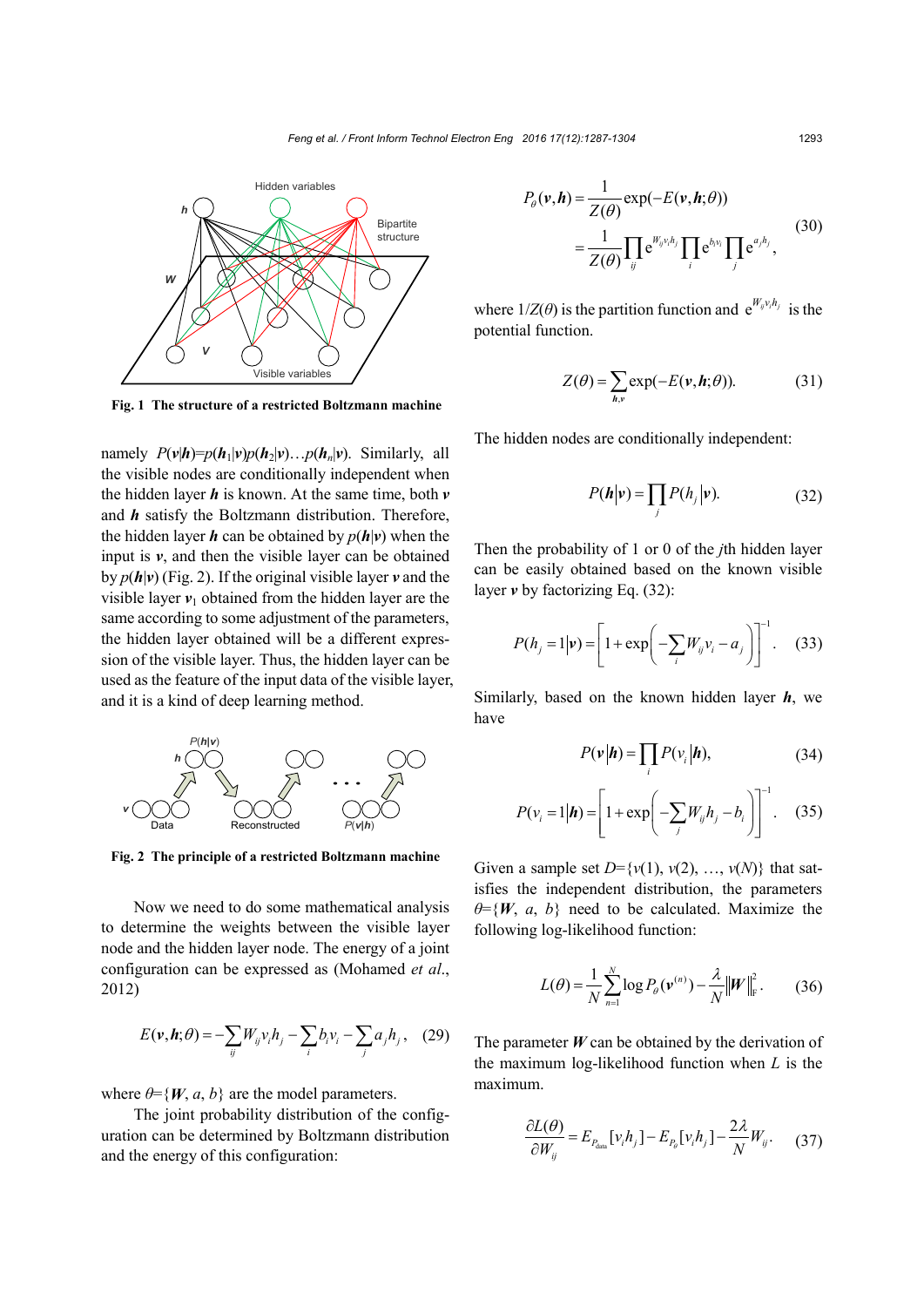If we increase the number of hidden layers, we can obtain a deep Boltzmann machine (DBM). If we use a Bayesian belief network near the visible layer (i.e., a directed graph model), and at the same time a restricted Boltzmann machine is used far from the visible layer, we can obtain DBN. Fig. 3 illustrates the differences between DBN and DBM.



**Fig. 3 The difference between the deep Boltzmann machine (a) and deep belief network (b)**

#### **3.2 Deep belief networks**

DBNs are composed of many restricted Boltzmann machines, which are like the building blocks as shown in Fig. 4. The connections of a DBN are determined via the top-down generated weights. In the beginning or pre-training step, the weight of the generation model can be obtained through an unsupervised greedy layer-by-layer method, and this method has been proved effective by Hinton, who called this method 'contrastive divergence' (Tran *et al*., 2014; Chen *et al*., 2015). During the training phase, the hidden units are trained to obtain highorder dependence of the visible units, and a vector *v* is generated in the visible layer and passed to the hidden layer (Tamilselvan *et al*., 2011). In return, the input of the visible layer is randomly selected to reconstruct the original input signal. Finally, this new visible neuron activation unit passes forward and reconstructs the hidden layer activation unit to obtain *h*. In the training process, however, the first step is that the visible vector maps to the hidden units, and then the visible units are reconstructed by the hidden layer units. The new hidden units can obtain these new visible units and map to the hidden units again. The implementation of such repeated steps is called Gibbs sampling. The correlation difference between the hidden layer activation unit and the input of the visible layer is the main basis of weight updates (Tamilselvan and Wang, 2013).



**Fig. 4 Restricted Boltzmann machines constitute the deep belief networks**

The added layer of the network will increase the logarithm probability of the training data. In other words, more layers in the network will give a more accurate expression of the energy. In addition, it will reduce the training time, because a single step can achieve the learning of the maximum likelihood.

Fig. 5 shows the framework for DBNs. In the top two layers, the weights are connected together. The output of the lower layers can provide a reference clue or is related to the top layer, and then the top layer will be linked to the memory content. After pre-training, DBNs can use labeled data and BP algorithms to fine-tune the discrimination result. A label set will be attached to the top (the promotion of associative memory), and the classification facets of the network can be obtained by the recognized weights learned through a top-down approach. The performance obtained from this approach is better than that from a simple BP algorithm. The reason is that only one local search of the parameter space is required. Compared with feed-forward neural networks, the DBNs method exhibits better performance in terms of training time and convergence time.

# **3.3 Training method for the deep belief networks model**

The deep belief networks training process contains layer-by-layer supervised learning, backpropagation learning, and fine-tuning.

First, we use unsupervised learning starting from the bottom layer moving to the top layer, that is, a layer-by-layer training method. The training data is used to train the parameters of each layer of the DBNs, which can be seen as an unsupervised training process. The largest difference between DBNs and traditional neural networks is that DBNs can be seen as a feature learning process.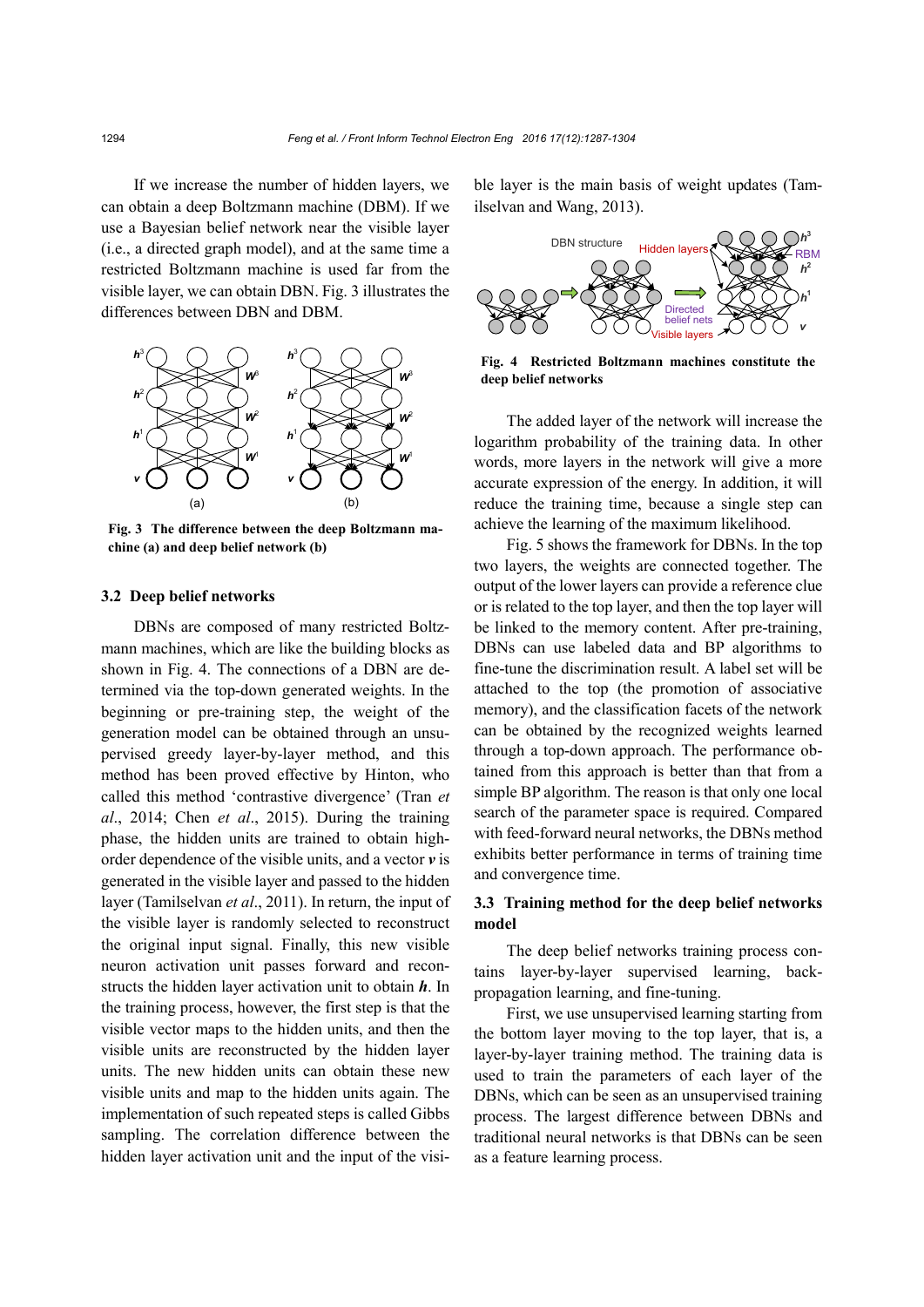

**Fig. 5 The framework of deep belief networks**

The process can be described in detail as follows. At the beginning, the training data is used to train the parameters of the first layer. Next, we will obtain the hidden layer of a three-layer neural network, which has a minimum difference between the output and the input. The model obtained can learn the structure of the data by itself because of the restricted capacity and sparsity of the model, and thus we can obtain the features that have stronger expression ability than the input. After learning and obtaining the parameters of the (*n*−1)th layer, the output of the (*n*−1)th layer will be the input of the *n*th layer, and then the training of the *n*th layer is conducted.

In the next part, back propagation learning is used to fine-tune the trained DBNs. It is a top-down supervision and learning method where the labeled data is used to train and fine-tune the network. In addition, errors are transmitted from the top layer to the bottom layer.

The first step of the training method is similar to the random initialization process of neural networks. However, the initial value of deep learning is that it learns the structure of the input data, which is closer to the global optimum. Thus, the high accuracy of deep learning is largely due to feature learning in the first step.

# **3.4 Deep belief networks based on information entropy**

Based on the discussion above, we propose a gas turbine engine fault diagnosis method which uses information entropy and deep belief networks. In this method, the information entropy is not the single entropy introduced in Section 2. The information entropy of IE-DBNs, which is called joint complexity information entropy, is a multivariate feature extraction method based on the complexity of information entropy. The analytical and diagnostic processes of the system operating state rely not only on the inherent characteristics of a single signal, but also on the relevant characteristics of the parameters of multisource signals or the coupling state of the related signal, especially for fault diagnosis for nonlinear complex systems. The information entropy is extended to a multi-dimensional space, and the probability of component distribution of the energy distribution of a single variable is expanded to a joint probability distribution of multivariable energy. This is then the model for joint complexity information entropy, which achieves multivariable feature extraction based on a broad signal space and can evaluate the signal associated properties of energy distribution.

The joint energy distribution and component distribution probability of a two-dimensional random signal is defined as follows. It has a generalized signal sequence  $F_x = \{f(x_i^m): i=1, 2, ..., N; m=1, 2, ..., M\}$  and *Gy*={*g*(*yj <sup>m</sup>*): *j*=1, 2, …, *N*; *m*=1, 2, …, *M*}. Each of these is present in the same kind of signal spaces  $T_x$ and  $T_y$ . If  $F_x$  and  $G_y$  are divided into R and S feature subspaces  $T_x^r$  ( $r=1, 2, ..., R$ ) and  $T_y^s$  ( $s=1, 2, ..., S$ ) within  $T_x$  and  $T_y$ , respectively, they can constitute the joint distribution space  $T_{(X,Y)}$ , and  $T_{(X,Y)}$  can be divided into the  $R \times S$  joint feature subspaces which are orthogonal to each other. This is expressed as  $T_{(X,Y)}^{rs} = \{ T_X^r, T_Y^s \}$  (r=1, 2, …, R; s=1, 2, …, S). Thus, the joint component probability  $p_{F_x G_y}(r,s)$  of each feature subspace  $T_{(X,Y)}^{rs}$  is

$$
p_{F_XG_Y}(r,s) = \frac{E_{F_XG_Y}(r,s)}{\sum_{r=1}^R \sum_{s=1}^S E_{F_XG_Y}(r,s)},
$$
(38)  

$$
r = 1, 2, ..., R, s = 1, 2, ..., S,
$$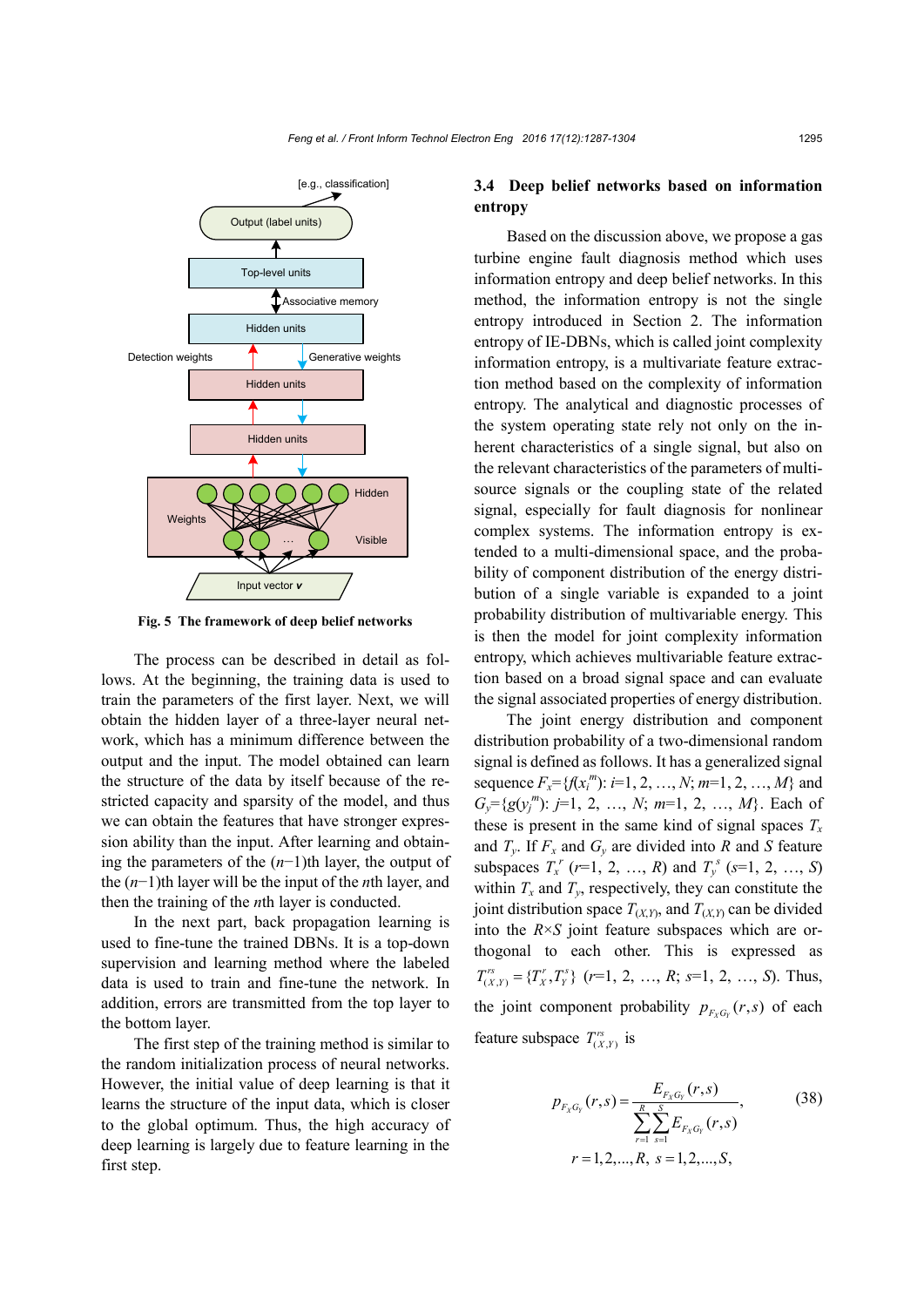where  $E_{F_v G_v}(r,s)$  is the generalized joint energy function of  $F_X$  and  $G_Y$ . In addition,  $\sum_{r=1}^{R} \sum_{s=1}^{S} E_{F_X G_Y}(r,s) \neq 0.$  $\sum_{r=1}$   $\sum_{s=1}$   $\sum_{r=1}$   $F_X G$  $E_{F_{\nu}G_{\nu}}(r,s)$  $\sum_{r=1} \sum_{s=1} E_{F_X G_Y}(r,s) \neq$ 1  $E_{r_x} (r) = \sum E_{F_x G_y} (r, s),$ *S*  $F_x$ <sup>(*i*</sup>)  $=$   $\sum_{s=1}$   $F_{x}G$  $E_{F}(r) = \sum E_{F,G_{w}}(r,s)$  $=\sum_{s=1}^{S} E_{F_X G_Y}(r,s), E_{G_Y}(s) = \sum_{r=1}^{R} E_{F_X G_Y}(r,s).$  $G_Y$ <sup>(3)</sup> –  $\sum_{r=1}$   $E_{F_X}G$  $E_{G_v}(s) = \sum E_{F_v G_v}(r, s)$  $=\sum_{r=1} E_{F_X G_Y}(r,s)$ . (39)

Therefore,  $p_{F_Y}(r)$  and  $p_{G_Y}(s)$  are the edge component probabilities of  $T_{(X,Y)}^{rs}$  for  $T_X^r$  and  $T_Y^s$ , respectively:

$$
p_{F_X}(r) = \frac{E_{F_X}(r)}{\sum_{r=1}^{R} E_{F_X}(r)}, \ \ p_{G_Y}(s) = \frac{E_{G_Y}(s)}{\sum_{s=1}^{S} E_{G_Y}(s)}.
$$
 (40)

For the two-dimensional generalized random signal sequence  $(F_X, G_Y)$ , the joint complexity information entropy  $H_i(F_XG_Y)$  and edge complexity information entropy  $H_i(F_X)$ ,  $H_i(G_Y)$  are defined as

$$
H_j(F_XG_Y) = -\sum_{r=1}^R \sum_{s=1}^S p_{F_XG_Y}(r,s) \ln p_{F_XG_Y}(r,s), \quad (41)
$$

$$
H_j(F_X) = -\sum_{r=1}^R p_{F_X}(r) \ln p_{F_X}(r), \tag{42}
$$

$$
H_j(G_Y) = -\sum_{s=1}^S p_{G_Y}(s) \ln p_{G_Y}(s), \tag{43}
$$

where  $H_i(F_XG_Y)$  reflects the feature of joint energy distribution, and the complexity levels of  $(F_X, G_Y)$ ,  $H_i(F_X)$  and  $H_i(G_Y)$ , reflect the energy distribution of  $F_X$  and  $G_Y$ , respectively. To obtain  $H_j(F_XG_Y)$  and  $p_{F_xG_y}(r, s)$ , the joint energy function  $E_{F_xG_y}(r, s)$  of each feature subspace needs to be calculated. The  $E_{F_r G_r}(r,s)$  is defined as

$$
E_{F_XG_Y}(r,s) = E_r \cdot E_s, \ \ r = 1, 2, \dots, R, \ s = 1, 2, \dots, S, \ (44)
$$

where  $E_r$  and  $E_s$  are nonnegative bounded generalized energy functions of  $F_x$  in subspace  $T_x$  and of  $G_y$  in subspace  $T_v$ , respectively. The calculation method depends on the specific form of the generalized signal space and the division manner of the feature space.

According to the signal characteristic and the analysis requirement, the calculation method can use the energy function of the information entropy of the different conversion spaces. Therefore, the calculation method for univariate entropy is the basis for the calculation of joint complexity information entropy. For example, there are two signal spectrums  $X(f_r)$  $(r=1, 2, ..., R)$  and  $Y(f_s)$  ( $s=1, 2, ..., S$ ) in the frequency domain, where each frequency of a discrete spectrum of the signal can be regarded as a feature subspace. Furthermore,  $|X(f_r)|^2$  and  $|Y(f_s)|^2$  represent the energy of *X* in  $f_r$  and of *Y* in  $f_s$ , respectively. Thus, the joint energy function is

$$
E_{F_X G_Y}(r,s) = |X(f_r)|^2 \cdot |Y(f_s)|^2.
$$
 (45)

Thus, we can obtain  $p_{F_xG_y}(r,s)$  and  $H_j(F_XG_Y)$ . Then, the probability of 1 or 0 of the *j*th node of the hidden layer of IE-DBNs is

$$
P(h_j = 1 | H_j(F_X G_Y))
$$
  
= 
$$
\frac{1}{1 + \exp\left(-\sum_i W_{ij} | H_{ji}(F_X G_Y) - a_j\right)}
$$
  
= 
$$
\frac{1}{1 + \exp\left(-\sum_i W_{ij} | -\sum_{r=1}^R \sum_{s=1}^S p_{F_X G_Y}(r, s) \ln p_{F_X G_Y}(r, s) - a_j\right)}
$$
. (46)

So, the parameter  $W$  of IE-DBNs can be obtained by

$$
\frac{\partial L(\theta)}{\partial W_{ij}} = E_{P_{data}} \left[ H_{ji} (F_X G_Y) h_j \right]
$$
  
\n
$$
- E_{P_0} \left[ H_{ji} (F_X G_Y) h_j \right] - \frac{2\lambda}{N} W_{ij}
$$
  
\n
$$
= E_{P_{data}} \left\{ \left[ -\sum_{r=1}^R \sum_{s=1}^S p_{F_X G_Y}(r, s) \ln p_{F_X G_Y}(r, s) \right] h_j \right\}
$$
  
\n
$$
- E_{P_0} \left\{ \left[ -\sum_{r=1}^R \sum_{s=1}^S p_{F_X G_Y}(r, s) \ln p_{F_X G_Y}(r, s) \right] h_j \right\}
$$
  
\n
$$
- \frac{2\lambda}{N} W_{ij}.
$$
  
\n(47)

The framework for IE-DBNs is shown in Fig. 6. A logistic regression layer is added after the top layer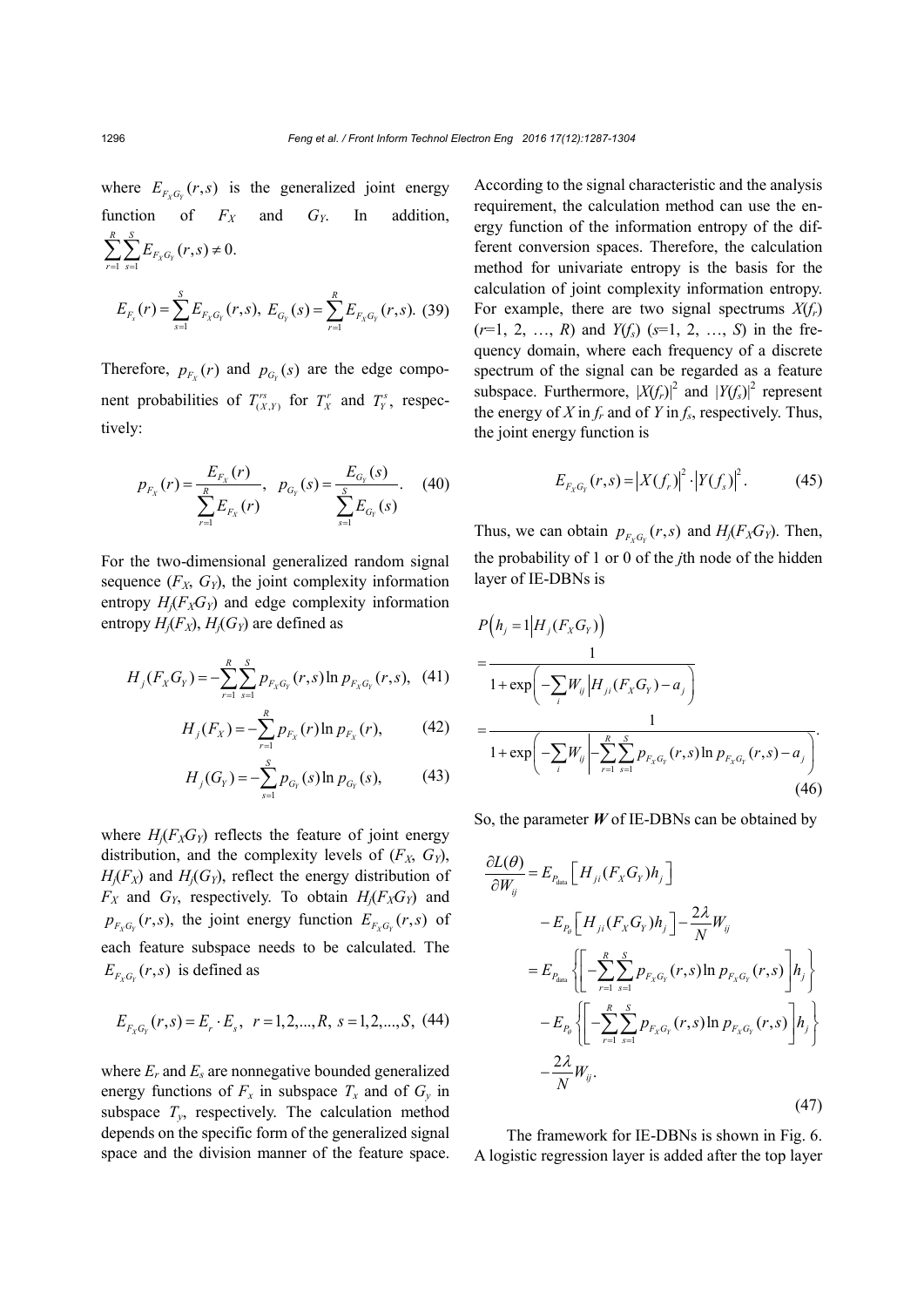

**Fig. 6 Gas turbine engine fault diagnosis using deep belief networks (DBNs) based on information entropy and a logistic regression method**

of DBN. The outputs of the logistic regression layer have three neurons. The logistic regression layer is used to fine-tune the pre-trained deep belief network and combine the output features of the network in engine fault classification.

The first step in the IE-DBNs method is to calculate the information entropy from the original data. The outputs from sensors and test equipment are the original data, such as temperature, speed, and vibration.

Then, the calculated information entropies will be the input vectors *v* of DBNs, and the features of the input data are trained by DBNs. The information entropy vector could reflect the energy distribution of the original data and the nonlinear feature of the system. At the same time, the information entropy, as the pre-training in DBNs, will reduce the dimension of the input into DBNs and improve the accuracy of the output of DBNs.

Furthermore, the training process for DBNs is layer by layer. For example, we train the first layer and second layer first, and then train the second layer and third layer.

At last, we can obtain the results of fault diagnosis through the logistic regression layer processing of fault labels and learned features. The joint complexity information entropy and DBN are skilled in processing nonlinear signals and reconstructing the complex systems. Thus, the running time and diagnostic accuracy of IE-DBNs will be better than those of traditional supervised methods, which will be verified in the next section.

#### **4 Simulations**

## **4.1 Simulation description**

The proposed multi-sensor fault diagnosis for a gas turbine engine using the IE-DBNs method is demonstrated with the data generated from the gas turbine engine thermo-dynamical simulation. By thermo-dynamical gas turbine engine model simulation, we can simulate a real aircraft turbofan engine. The engine model considers the volume dynamics, damage factors, and adds in an unbalanced mass flow rate. In the simulation there are 14 different inputs, and the outputs contain data for 21 different sensor measurements. The inputs enable the user to change the amplitude of variation which is used to simulate the fault process containing the fan, low-pressure compressor (LPC), and high-pressure compressor (HPC). The dataset from the output of the gas turbine engine thermo-dynamical simulated sensors is composed of engine operating data from a normal state to a failure state. Each engine is of the same type, but the initial wear, product deviation, and degradation rate may be different. Each engine works normally at the beginning, and some design fault degradations start to appear at some point, and then the engine stops working when it breaks down. In this simulation, we chose 250 engine samples as the operating dataset to demonstrate the engine fault diagnosis based on the IE-DBNs method. The performances of fault diagnosis based on the IE-DBNs method for engine operating datasets are presented in the following.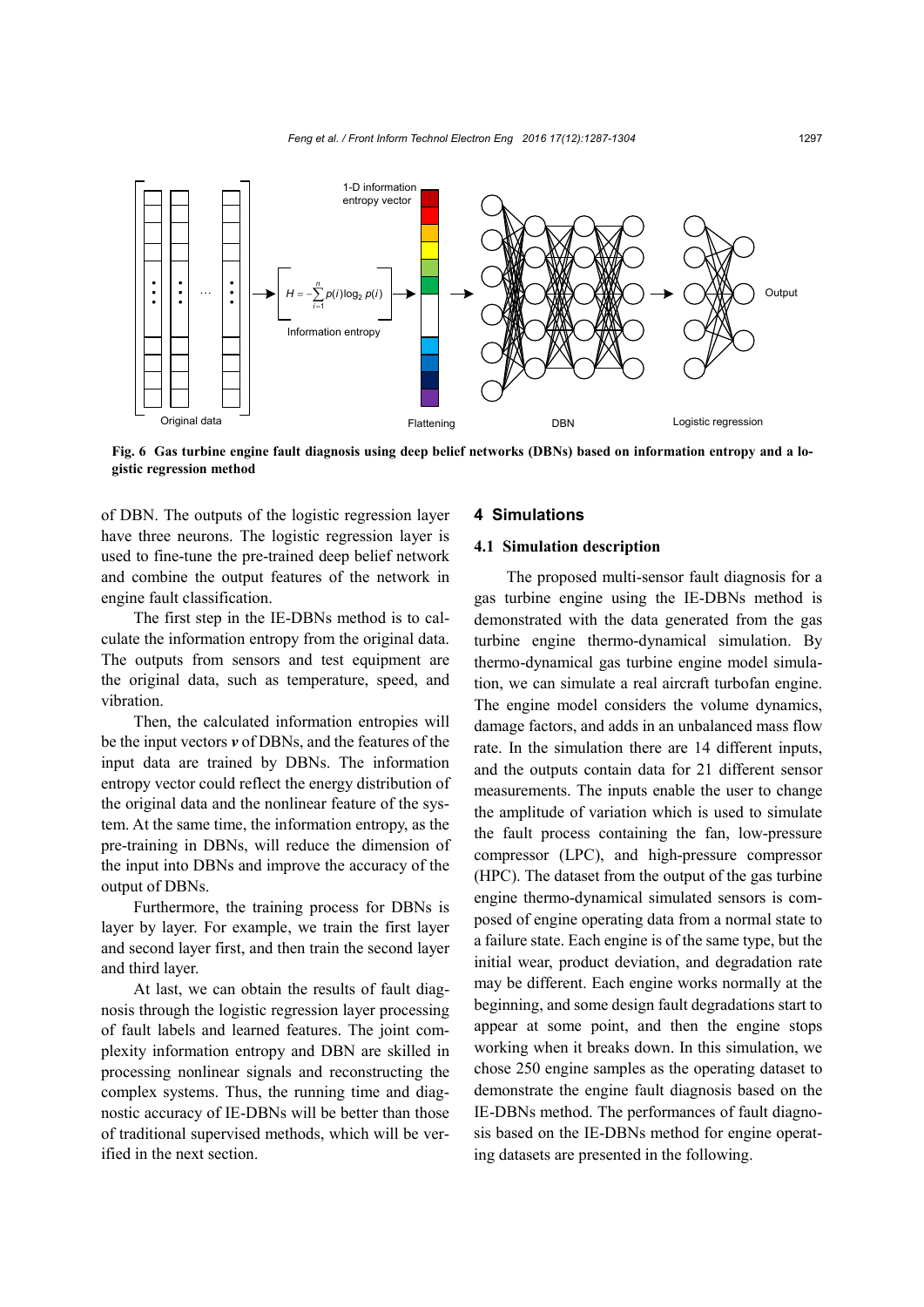# **4.2 Fault mode definition and information entropy (data preprocessing)**

The engine fault-mode definition is detailed in Table 1. Four fault modes were used in this simulation, each dataset containing one fault mode. Furthermore, in the gas turbine engine thermo-dynamical simulation model, the four fault modes are not sudden failures; instead, they are all degradation failures.

**Table 1 Engine fault mode definition**

| No. | Fault mode                               | Fault code |
|-----|------------------------------------------|------------|
|     | Fan failure                              | 001        |
|     | Low pressure compressor failure          | 010        |
| 3   | High pressure compressor failure         | 100        |
|     | Fan and high pressure compressor failure | 110        |

Fig. 7 shows the six steps for sensory data preprocessing. When dealing with an actual problem, we cannot install too many sensors in the engine machine. Thus, we chose four sensors among the 21 sensors, which tallies with the actual situation. These four sensors were used to monitor the temperature of the LPC outlet, the temperature of the HPC outlet, the physical fan speed, and the physical core speed, respectively. That is to say, we used four sensory datasets to diagnose the engine fault mode. Fig. 8 displays the total temperature at the LPC outlet from engine 1 to engine 5, and Fig. 9 indicates the HPC outlet temperature.

The physical core speed from the engine simulation result is shown in Fig. 10. We cannot see the



**Fig. 7 Procedure for preprocessing the engine simulation data**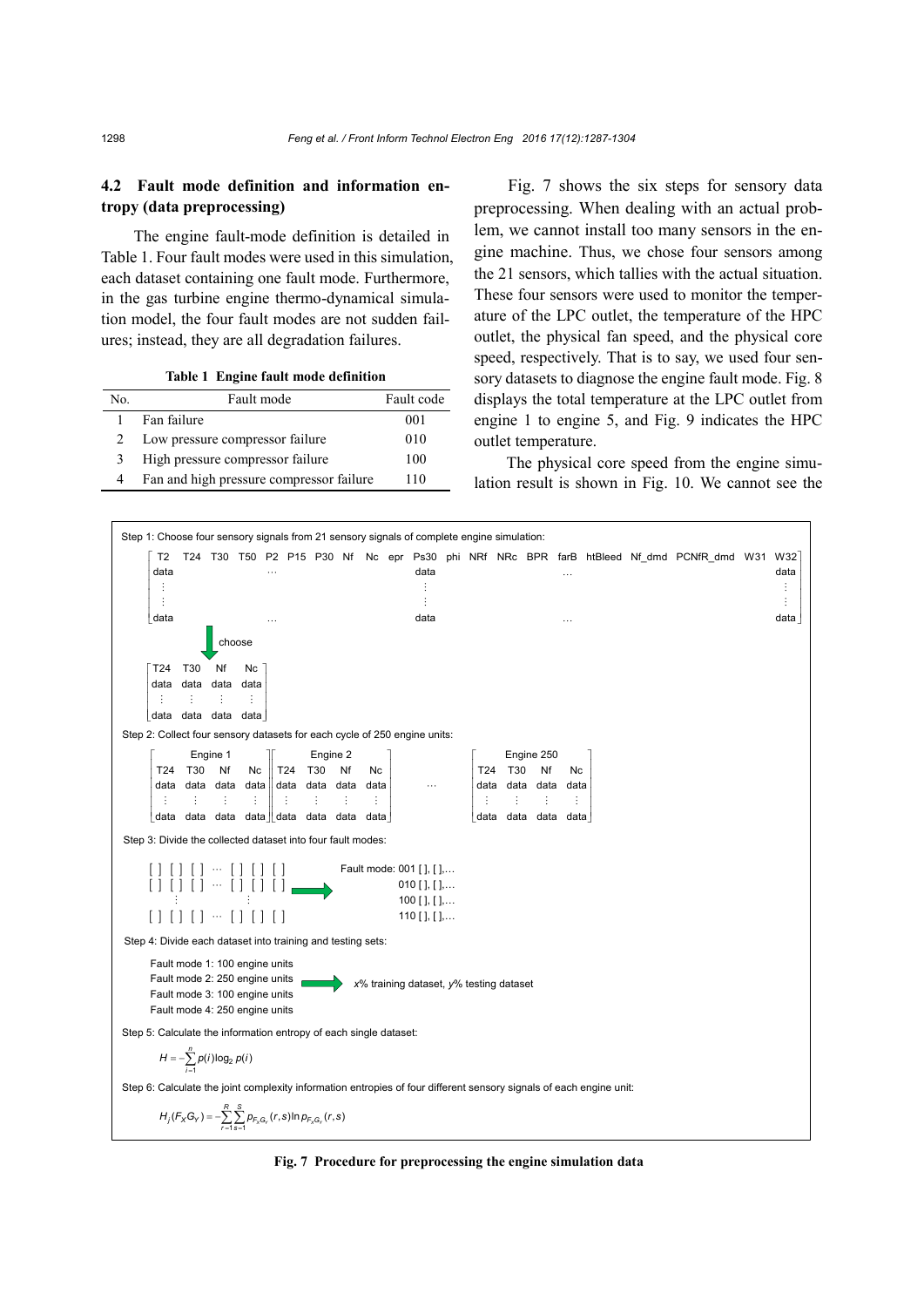time when the degradation begins and the fault does not appear clearly from the raw data. However, from a careful consideration of Figs. 6, 9, and 10, readers can see that each sample can be regarded as increasing all the time cycles, and when the physical core speed increases, the temperature of HPC and LPC can increase at the same time.



**Fig. 8 The simulation results from a gas turbine engine for the total temperature at the low-pressure compressor**



**Fig. 9 The simulation results from a gas turbine engine for the total temperature at the high-pressure compressor**



**Fig. 10 The simulation results from a gas turbine engine for the physical core speed**

The output of the simulated model for each engine contains operating data for one fault mode, and the data series ends as the engine lifecycle ends. All the selected datasets were divided into training datasets and testing datasets (Table 2). Then, the training datasets will be trained separately by the IE-DBNs model.

**Table 2 Three different experiments**

| Experiment | Percentage of data |         |  |  |  |  |
|------------|--------------------|---------|--|--|--|--|
|            | Training           | Testing |  |  |  |  |
| E1         | 40%                | 60%     |  |  |  |  |
| E2         | 50%                | 50%     |  |  |  |  |
| E3         | 60%                | 40%     |  |  |  |  |

Tables 3–7 show the information entropy features of the training datasets with the different fault modes. These tables are joint complexity information entropy based on singular spectrum, power spectrum, wavelet energy spectrum, multi-resolution spectrum, and multi-resolution singular spectrum, respectively. Each table lists four samples, which represent the different fault modes. In Table 3, *H*s(T24), *H*s(T30),  $H<sub>s(Nf)</sub>$ , and  $H<sub>s(Nc)</sub>$  are the singular spectrum entropy of four sensory signals, respectively;  $H_{1s(T24-T30)}$ ,  $H_{\text{js}(T24-Nf)}$ ,  $H_{\text{js}(T24-Nc)}$ ,  $H_{\text{js}(T30-Nf)}$ ,  $H_{\text{js}(T30-Nc)}$ , and  $H_{\text{js}(Nf-Nc)}$ are the joint complexity information entropies based on the singular spectrum between the four sensory signals. Additionally, the data from Tables 4–7 follows the same format as Table 3.  $P=(p_1, p_2, p_3)$  is the state space of the sample.

## **4.3 Fault diagnosis based on IE-DBNs**

 $H=[H_{s(T24)}, H_{s(T30)}, H_{s(Nf)}, H_{s(Nc)}, H_{s(T24-T30)},$  $H_{\text{is}(T24-Nf)}$ ,  $H_{\text{is}(T24-Nc)}$ ,  $H_{\text{is}(T30-Nf)}$ ,  $H_{\text{is}(T30-Nc)}$ ,  $H_{\text{is}(Nf-Nc)}$  is considered the input for the DBNs.  $P=[p_1, p_2, p_3]$  is the output of the DBNs. We used 100 entropy samples, similar to Table 3, for training and learning in the DBNs through the proposed approach described in Section 3.3. The trained IE-DBNs has one input layer (which includes 10 neurons), one output layer (which includes three neurons), and four hidden layers (where each layer has 50 neurons). Then, we can obtain the optimum structure and weight for the DBNs. We also used state-of-the-art machine learning methods to diagnose the engine fault, for comparison with the IE-DBNs method (Figs. 11 and 12). The machine learning methods include DBN, binary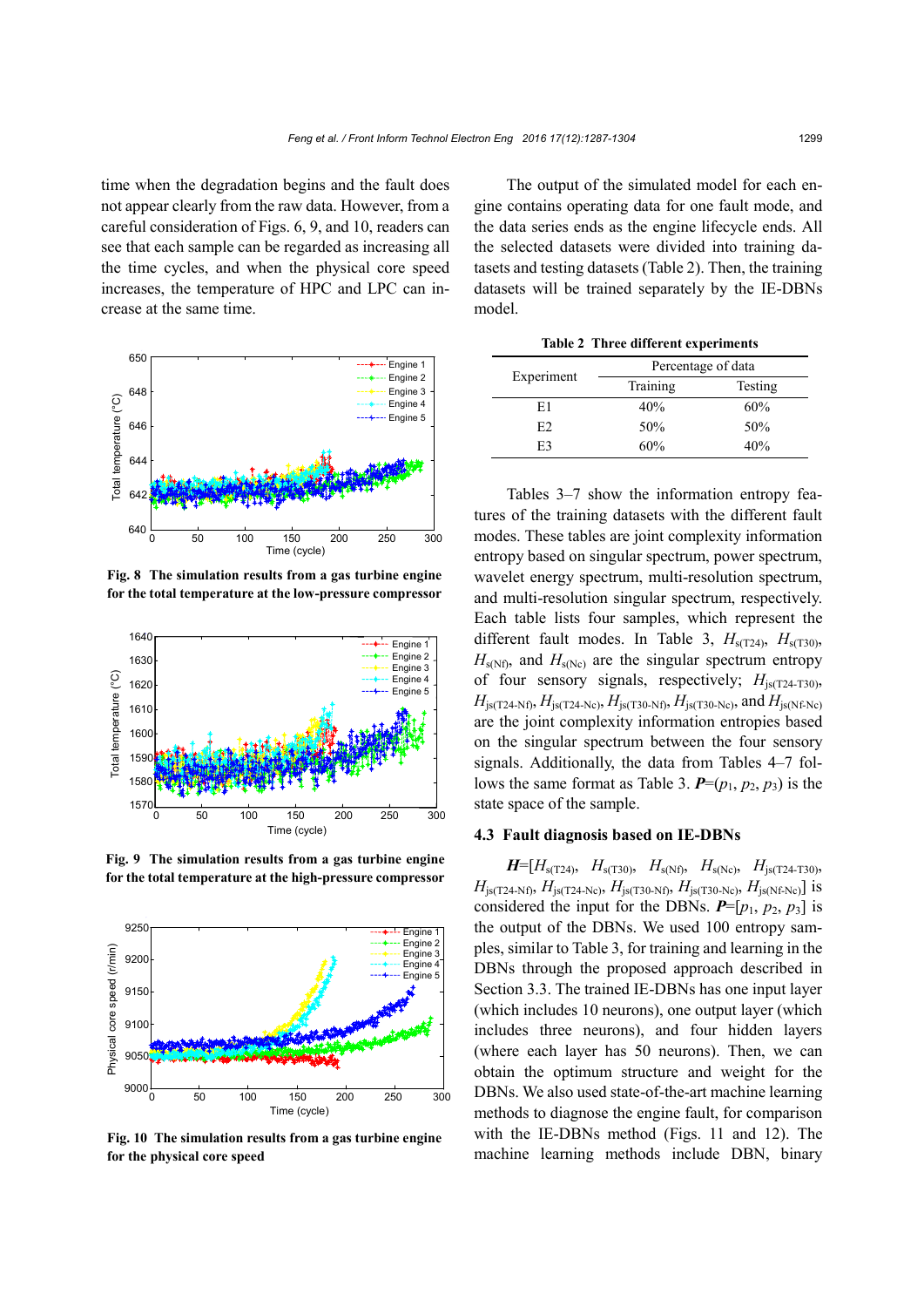| Sample | H <sub>s(T24)</sub> | H <sub>s(T30)</sub> | $H_{\rm s(Nf)}$ |        | $H_{\rm s(Nc)}$ $H_{\rm is(T24-T30)}$ $H_{\rm is(T24-Nf)}$ $H_{\rm is(T24-Nc)}$ $H_{\rm is(T30-Nf)}$ $H_{\rm is(T30-Nc)}$ $H_{\rm is(Nf-Nc)}$ |        |        |        |        |        |     |
|--------|---------------------|---------------------|-----------------|--------|-----------------------------------------------------------------------------------------------------------------------------------------------|--------|--------|--------|--------|--------|-----|
|        | 38.532              | 37436               | 38.921          | 36.854 | 60.354                                                                                                                                        | 58.652 | 40.568 | 59.457 | 61.436 | 62.662 | 001 |
|        | 35.896              | 37.889              | 37854           | 37.568 | 59.635                                                                                                                                        | 57.698 | 45.364 | 56.125 | 59.634 | 58.621 | 010 |
|        | 36 457              | 35 478              | 36.889          | 37.486 | 55.561                                                                                                                                        | 60.248 | 48.328 | 60.654 | 58 754 | 59 324 | 100 |
|        | 30.784              | 31 325              | 32.554          | 31.869 | 53 254                                                                                                                                        | 55.325 | 40.215 | 53.654 | 49 194 | 51 984 | 110 |

**Table 3 Joint complexity information entropy based on a singular spectrum**

**Table 4 Joint complexity information entropy based on a power spectrum**

| Sample | $H_{\text{D}(T24)}$ | $H_{\text{D}(T30)}$ | $H_{\text{p(Nf)}}$ |        | $H_{\text{D}(Nc)}$ $H_{\text{in}(T24-T30)}$ $H_{\text{in}(T24-Nf)}$ $H_{\text{in}(T24-Nc)}$ $H_{\text{in}(T30-Nf)}$ $H_{\text{in}(T30-Nc)}$ $H_{\text{in}(Nf-Nc)}$ |        |        |        |        |        |     |
|--------|---------------------|---------------------|--------------------|--------|--------------------------------------------------------------------------------------------------------------------------------------------------------------------|--------|--------|--------|--------|--------|-----|
|        | 29.657              | 26.355              | 24.658             | 27.824 | 51.328                                                                                                                                                             | 48.623 | 41.365 | 47.354 | 49.365 | 48 326 | 001 |
|        | 26.869              | 27.634              | 26.634             | 23.365 | 50.148                                                                                                                                                             | 49.398 | 40.487 | 48.361 | 49.447 | 50.871 | 010 |
|        | 27.634              | 23.653              | 24.318             | 28.614 | 45 614                                                                                                                                                             | 46.874 | 39.654 | 54 369 | 51.485 | 55.985 | 100 |
|        | 20.634              | 19.588              | 18.346             | 19.676 | 46.365                                                                                                                                                             | 43.489 | 38.364 | 40.315 | 41 354 | 42.314 | 110 |

**Table 5 Joint complexity information entropy based on a wavelet energy spectrum**

| Sample | $H_{\text{w(T24)}}$ | $H_{\text{w}(T30)}$ | $H_{\text{w(Nf)}}$ |         | $H_{\text{w(Ne)}}$ $H_{\text{iw(T24-T30)}}$ $H_{\text{iw(T24-Nf)}}$ $H_{\text{iw(T24-Nc)}}$ $H_{\text{iw(T30-Nf)}}$ $H_{\text{iw(T30-Nc)}}$ $H_{\text{iw(NENC)}}$ |        |        |        |        |        |     |
|--------|---------------------|---------------------|--------------------|---------|-------------------------------------------------------------------------------------------------------------------------------------------------------------------|--------|--------|--------|--------|--------|-----|
|        | 21.489              | 20.364              | 19 3 5 4           | 18.346  | 36.354                                                                                                                                                            | 39 154 | 32.345 | 40 125 | 41 398 | 40.694 | 001 |
|        | 20.364              | 21.365              | 18.487             | 17.469  | 35.647                                                                                                                                                            | 38.376 | 33.654 | 35 315 | 39.634 | 37 861 | 010 |
|        | 20.746              | 21 9 14             | 17.634             | 16 9 84 | 37.614                                                                                                                                                            | 36.354 | 31 417 | 39.364 | 42.315 | 40.694 | 100 |
|        | 15 348              | 14 698              | 13.654             | 14.623  | 28.647                                                                                                                                                            | 29.315 | 25.614 | 27.314 | 30.654 | 29.637 |     |

**Table 6 Joint complexity information entropy based on a multi-resolution spectrum**

| Sample | $H_{\rm r(T24)}$ | $H_{r(T30)}$ | $H_{\rm r(Nf)}$ | $H_{r(Nc)}$ | $H_{\text{ir}(T24-T30)}$ $H_{\text{ir}(T24-Nf)}$ $H_{\text{ir}(T24-Nc)}$ $H_{\text{ir}(T30-Nf)}$ $H_{\text{ir}(T30-Nc)}$ |        |        |        |        | $H_{ir(Nf-Ne)}$ |     |
|--------|------------------|--------------|-----------------|-------------|--------------------------------------------------------------------------------------------------------------------------|--------|--------|--------|--------|-----------------|-----|
|        | 58.523           | 55954        | 59.364          | 57.886      | 84.361                                                                                                                   | 88.648 | 80.945 | 89 374 | 87.614 | 88.598          | 001 |
|        | 56.658           | 54.659       | 57 154          | 58.945      | 89 314                                                                                                                   | 90.564 | 82.751 | 88.945 | 88 197 | 86 647          | 010 |
|        | 54 634           | 57.648       | 58.973          | 56.841      | 87.648                                                                                                                   | 86.454 | 81.452 | 89 784 | 90.841 | 87.548          | 100 |
|        | 50.485           | 51861        | 48.945          | 49.713      | 80.751                                                                                                                   | 79.648 | 75.186 | 81.647 | 82.191 | 81.649          | 110 |

**Table 7 Joint complexity information entropy based on a multi-resolution singular spectrum**

| Sample | $H_{\text{rs}(T24)}$ | $H_{\text{rs}(T30)}$ |        |        | $H_{\text{rs}(Nf)}$ $H_{\text{rs}(Nc)}$ $H_{\text{irs}(T24-T30)}$ $H_{\text{irs}(T24-Nf)}$ $H_{\text{irs}(T24-Nc)}$ $H_{\text{irs}(T30-Nf)}$ $H_{\text{irs}(T30-Nc)}$ $H_{\text{irs}(NfNc)}$ $P$ |        |                      |        |          |         |      |
|--------|----------------------|----------------------|--------|--------|--------------------------------------------------------------------------------------------------------------------------------------------------------------------------------------------------|--------|----------------------|--------|----------|---------|------|
|        | 64 842               | 68 774               |        |        | 66.155 69.633 95.126                                                                                                                                                                             | 97.487 | 90.753               | 96.951 | 97 741   | 98.852  | -001 |
|        | 62.963               |                      |        |        | 66.135 65.351 68.576 94.378                                                                                                                                                                      |        | 98.667 91.512 97.314 |        | - 98.548 | 96.549  | 010  |
|        | 63 794               | 67 156               | 64 787 | 66 359 | 96.518                                                                                                                                                                                           | 97.488 | 93.367               | 95.699 | 96 487   | 94 1 24 | -100 |
|        | 58 314               | 59.641               | 60.459 | 56.259 | 86.147                                                                                                                                                                                           | 87.315 | 90.546               | 88.149 | 89.649   | 90.181  |      |





**Fig. 11 Fault diagnosis results from the training Fig. 12 Fault diagnosis results from the testing**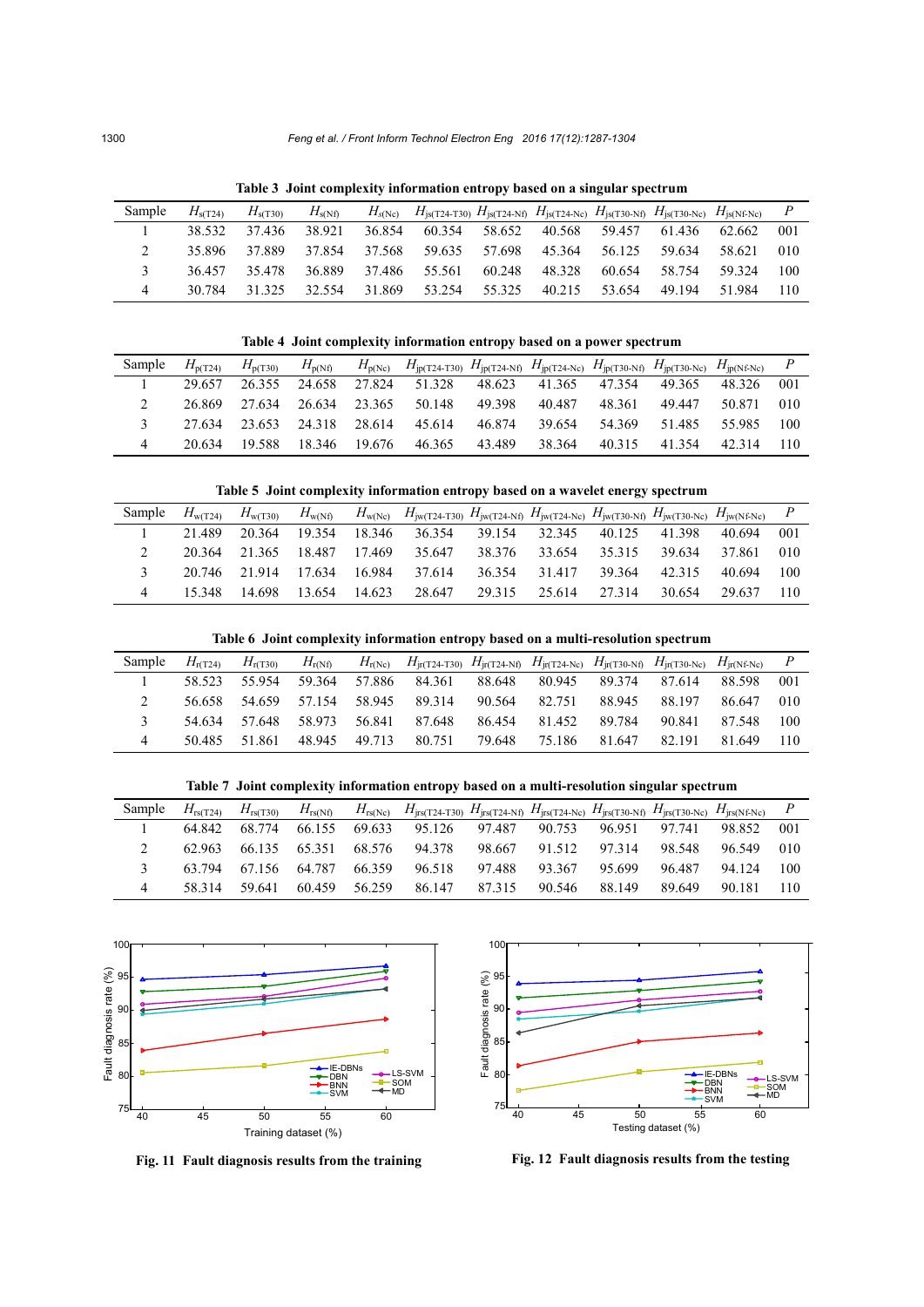neural networks (BNN), SVM, least squares support vector machine (LS-SVM), self-organizing map (SOM), and morphology discrete wavelet transform (MD).

The structure of each fault diagnosis model used for comparison is as follows: The structure of the BNN has three processing layers, input, hidden, and output, with 7, 5, and 3 neurons in each layer, respectively. Tanh was used as the transfer function. A Gaussian kernel function was used to train the one-against-all SVM fault diagnosis model. The training architecture of SOM has 10×10 neurons. The training and testing datasets were used in all of the



**Fig. 13 Fault diagnosis results using the IE-DBNs method based on the five different information entropies from the training**

methods above, and the testing datasets were used to verify the fault accuracy of these methods.

Three different experiments were conducted to evaluate the performance of the IE-DBNs model. Table 2 shows the results. E1 has 40% of training datasets and 60% of testing datasets; the percentages of training datasets and testing datasets are equal in E2; and E3 is the inverse of E1. The results are listed in Figs. 11–14.

## **4.4 Results and discussion**

The results are listed in Tables 8 and 9. In Table 8,  $H_{\text{s(T24)}}, H_{\text{s(T30)}}, H_{\text{s(Nf)}}, \text{ and } H_{\text{s(Nc)}} \text{ are the singular}$ 



**Fig. 14 Fault diagnosis results using the IE-DBNs method based on the five different information entropies from the testing**

| Table 8 Fault diagnosis results using IE-DBNs based on the five different information entropies |  |
|-------------------------------------------------------------------------------------------------|--|
|-------------------------------------------------------------------------------------------------|--|

|                     | Fault diagnosis rate $(\%)$ |                |       |       |         |       |  |  |  |
|---------------------|-----------------------------|----------------|-------|-------|---------|-------|--|--|--|
| Information entropy |                             | Training       |       |       | Testing |       |  |  |  |
|                     | E1                          | E <sub>2</sub> | E3    | E1    | E2      | E3    |  |  |  |
| $H_{\rm s}$         | 95.37                       | 94.65          | 96.71 | 94.35 | 93.84   | 95.68 |  |  |  |
| $H_{\rm p}$         | 95.69                       | 93.88          | 97.01 | 93.85 | 92.39   | 95.78 |  |  |  |
| $H_{\rm w}$         | 96.15                       | 94.86          | 97.43 | 95.64 | 93.57   | 96.67 |  |  |  |
| $H_{\rm r}$         | 96.41                       | 95.35          | 97.96 | 95.84 | 94.31   | 96.94 |  |  |  |
| $H_{\rm rs}$        | 97.82                       | 96.77          | 98.68 | 97.14 | 95.93   | 98.01 |  |  |  |

**Table 9 Fault diagnosis results obtained using the proposed IE-DBNs method and some existing methods**

|                | Fault diagnosis rate $(\% )$ |                |       |       |                |       |  |  |  |
|----------------|------------------------------|----------------|-------|-------|----------------|-------|--|--|--|
| Method         |                              | Training       |       |       | Testing        |       |  |  |  |
|                | E1                           | E <sub>2</sub> | E3    | E1    | E <sub>2</sub> | E3    |  |  |  |
| <b>IE-DBNs</b> | 95.37                        | 94.65          | 96.71 | 94.35 | 93.84          | 95.68 |  |  |  |
| <b>DBN</b>     | 93.56                        | 92.78          | 95.89 | 92.81 | 91.69          | 94.16 |  |  |  |
| <b>BNN</b>     | 86.47                        | 83.89          | 88.68 | 85.02 | 81.34          | 86.37 |  |  |  |
| <b>SVM</b>     | 90.96                        | 89.36          | 93.25 | 89,64 | 88.48          | 91.74 |  |  |  |
| LS-SVM         | 92.10                        | 90.88          | 94.86 | 91.33 | 89.45          | 92.65 |  |  |  |
| <b>SOM</b>     | 81.58                        | 80.54          | 83.78 | 80.45 | 77.63          | 81.87 |  |  |  |
| MD             | 91.69                        | 89.96          | 93.22 | 90.47 | 86.34          | 91.68 |  |  |  |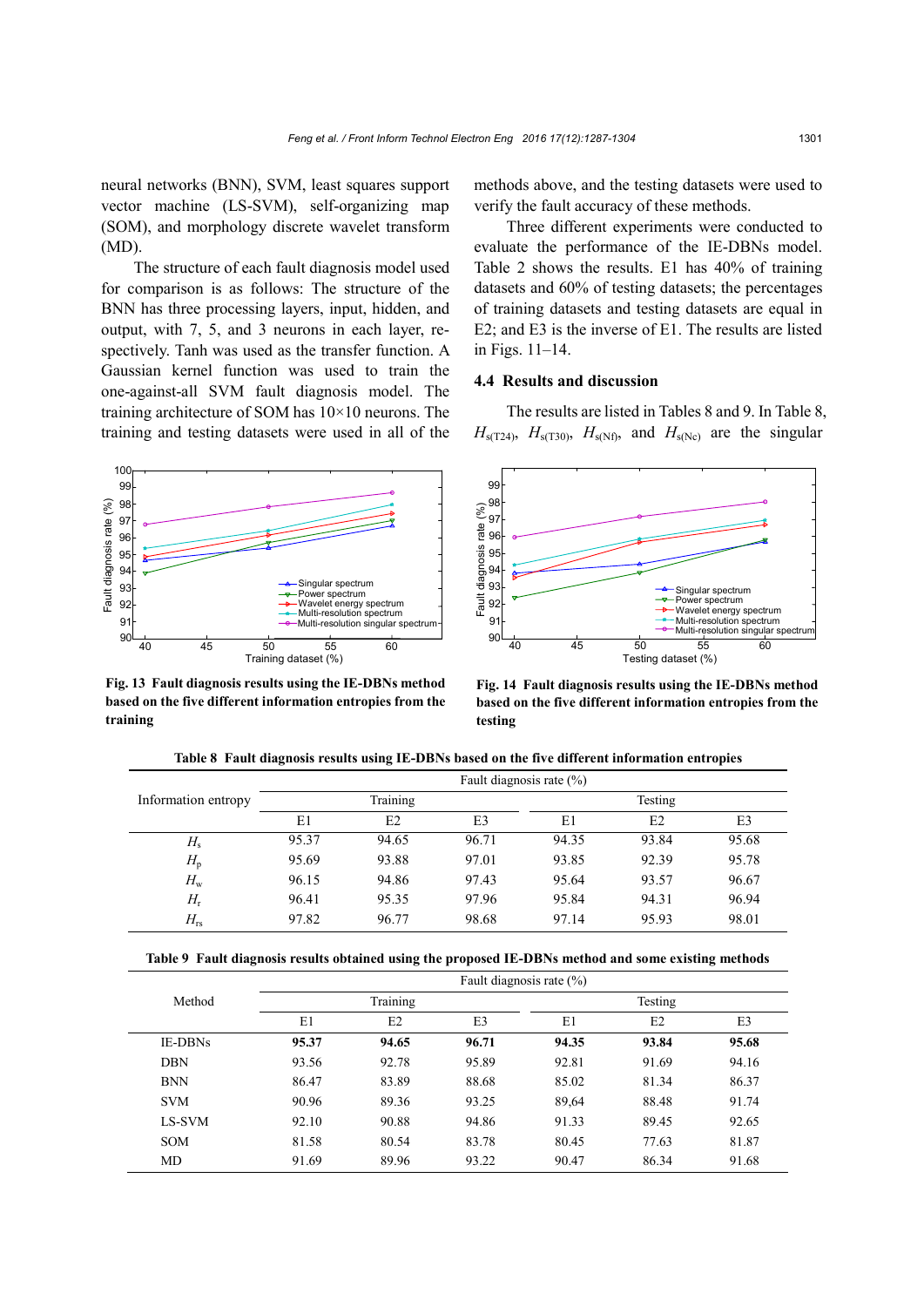spectrum entropies of the four sensory signals, respectively;  $H_{\text{js}(T24-T30)}$ ,  $H_{\text{js}(T24-Nf)}$ ,  $H_{\text{js}(T24-Nc)}$ ,  $H_{\text{js}(T30-Nf)}$ ,  $H_{\text{is(T30-Ne)}}$ , and  $H_{\text{is(Nf-Ne)}}$  are the joint complexity information entropies based on the singular spectrum between the four sensory signals.

The diagnosis results for E1, E2, and E3 in Figs. 11 and 12 show that the different numbers of training samples will produce different levels of accuracy. We can clearly see that the fault diagnosis rates of all the algorithms are decreasing in the following order: E3, E1, E2. A simple explanation is that the more training samples there are, the higher the precision will be. Compared with the six existing machine learning approaches for diagnosis, the correct diagnosis rate of the proposed IE-DBNs method is higher than those of the other methods. For example, the diagnosis rates for 50% of training datasets are 95.37%, 93.56%, 86.47%, 90.96%, 92.10%, 81.58%, and 91.69% for the IE-DBNs, DBN, BNN, SVM, LS-SVM, SOM, and MD methods, respectively (Fig. 11). The main reason for this is that DBNs has a very strong ability in learning and describing signal complexity, which has nonlinear relationships between the input sensory signals and the different fault states. Information entropy is also good at reflecting the nonlinear relationships between signals and it also contains the system energy feature. Additionally, DBN has easy encoding for richer and higher-order network structures within the deep learning process for both supervised and unsupervised training. It is also obvious that the fault diagnosis rate of the SOM method is lower than those of the other methods, because of its low efficiency in learning nonlinear, complex signals. Thus, the IE-DBNs method demonstrates excellent performance in dealing with complex and nonlinear problems.

Figs. 13 and 14 show the diagnosis results for the five different information entropies from IE-DBNs. For example, Fig. 13 shows that the diagnosis rates for 50% of training datasets are 95.37%, 95.69%, 96.15%, 96.41%, and 97.82% for singular spectrum, power spectrum, wavelet energy spectrum, multiresolution spectrum, and multi-resolution singular spectrum, respectively. Clearly, the correct diagnosis rate for multi-resolution singular spectrum entropy with input from IE-DBNs is the highest among the five entropies. Because multi-resolution singular spectrum entropy has better nonlinear feature extraction and noise suppression capabilities than the other four entropies, *H*rs will give DBNs a feature with a clear structure that is easy to learn. As a result, the proposed IE-DBNs method has an outstanding performance in diagnosing engine faults, and this is especially true for information entropy derived from multi-resolution singular spectrum entropy. The limitation of the proposed methodology is the requirement of a large dataset to calculate the information entropy. If we had not tested sufficient data, we could not have used this method.

## **5 Conclusions**

We have proposed the IE-DBNs method and provided some contributions to the domain of engine fault diagnosis. Information entropy is used in fault diagnosis and constitutes the input for deep belief networks. Joint complexity information entropy is proposed as a way to process multi-sensor signals and describe a nonlinear feature between two signals. We can obtain the most suitable features for signals through joint complexity. Furthermore, deep belief networks have a strong ability to learn complex systems. Thus, IE-DBNs is a promising method to diagnose gas turbine engine faults that occur at high temperature, high pressure, high rotating speeds, and in harsh environments. From the results, the accuracy of IE-DBNs is higher than that of existing methods, such as SVM, BNN, and DBN. This is especially true for the multi-resolution singular spectrum approach, because in this case IE-DBNs can clearly extract features and easily learn the structure of the training data, thus having the best diagnostic performance compared to the other entropies. As a result, the proposed IE-DBNs algorithm can provide precise yet robust results for gas turbine engines where there are complex system fault diagnosis applications, and in particular for systems that have highly nonlinear relationships between the inputs and the fault diagnosis state outputs. In further study we may consider unlabeled data learning, unknown engine faults, and the application of the method to real engine machines.

## **References**

Aguiar, V., Guedes, I., 2015. Shannon entropy, Fisher information and uncertainty relations for log-periodic oscillators. *Phys. A*, **423**:72-79. http://dx.doi.org/10.1016/j.physa.2014.12.031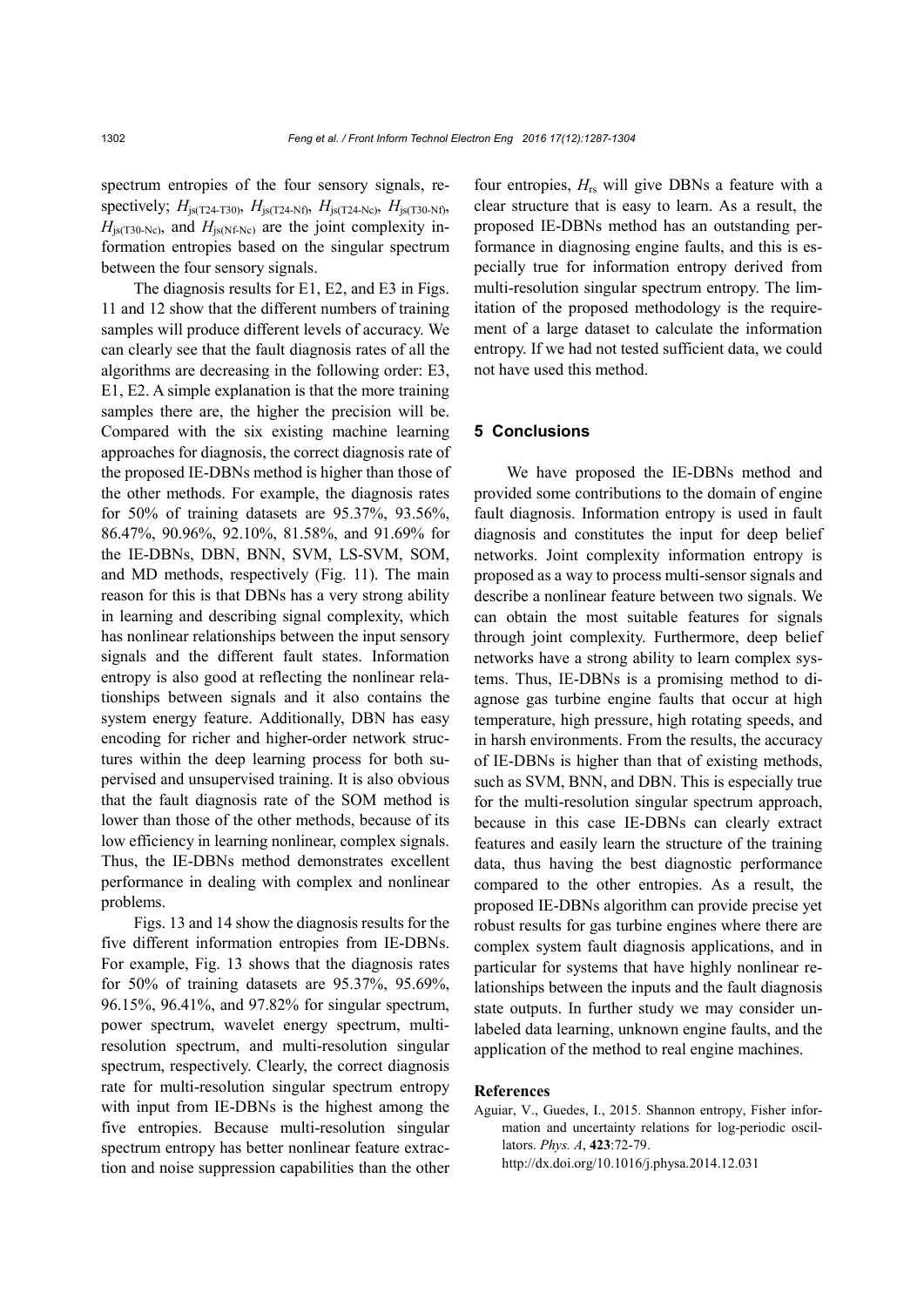- Bengio, Y., 2009. Learning Deep Architectures for AI. Available from http://www.iro.umontreal.ca/~bengioy/ papers/ftml.pdf
- Bengio, Y., 2012. Practical recommendations for gradientbased training of deep architectures. *LNCS*, **7700**:437- 478. http://dx.doi.org/10.1007/978-3-642-35289-8\_26
- Bengio, Y., Courville, A., Vincent, P., 2013. Representation learning: a review and new perspectives. *IEEE Trans. Patt. Anal. Mach. Intell.*, **35**(8):1798-1828. http://dx.doi.org/10.1109/TPAMI.2013.50
- Bottou, L., 2012. Stochastic gradient descent tricks. *LNCS*, **7700**:421-436.

http://dx.doi.org/10.1007/978-3-642-35289-8\_25

Chen, Y.S., Zhao, X., Jia, X.P., 2015. Spectral-spatial classification of hyperspectral data based on deep belief network. *IEEE J. Sel. Topics Appl. Earth Observ. Remote Sens.*, **8**(6):2381-2392.

http://dx.doi.org/10.1109/JSTARS.2015.2388577

- Cui, H.X., Zhang, L.B., Kang, R.Y., *et al*., 2009. Research on fault diagnosis for reciprocating compressor valve using information entropy and SVM method. *J. Loss Prevent. Process Ind.*, **22**(6):864-867.
- http://dx.doi.org/10.1016/j.jlp.2009.08.012
- Dai, J.H., Tian, H.W., 2013. Entropy measures and granularity measures for set-valued information systems. *Inform. Sci.*, **240**:72-82. http://dx.doi.org/10.1016/j.ins.2013.03.045
- Ferrer, A., 2007. Multivariate statistical process control based on principal component analysis (MSPC-PCA): some reflections and a case study in an autobody assembly process. *Qual. Eng.*, **19**(4):311-325.

http://dx.doi.org/10.1080/08982110701621304

Geng, J.B., Huang, S.H., Jin, J.S., *et al*., 2006. A method of rotating machinery fault diagnosis based on the close degree of information entropy. *Int. J. Plant Eng. Manag.*, **11**(3):137-144.

http://dx.doi.org/10.13434/j.ckni.1007-4546.2006.03.002

- Hinton, G.E., 2010. A Practical Guide to Training Restricted Boltzmann Machines. Available from https://www.cs. toronto.edu/~hinton/absps/guideTR.pdf
- Hinton, G.E., Osindero, S., Teh, Y.W., 2006. A fast learning algorithm for deep belief nets. *Neur. Comput.*, **18**(7): 1527-1554.

http://dx.doi.org/10.1162/neco.2006.18.7.1527

- Hinton, G.E., Deng, L., Yu, D., *et al.*, 2012. Deep neural networks for acoustic modeling in speech recognition: the shared views of four research groups. *IEEE Signal Process. Mag.*, **29**(6):82-97. http://dx.doi.org/10.1109/MSP.2012.2205597
- Jin, C.X., Li, F.C., Li, Y., 2014. A generalized fuzzy ID3 algorithm using generalized information entropy. *Knowl.- Based Syst.*, **64**:13-21.

http://dx.doi.org/10.1016/j.knosys.2014.03.014

Koverda, V.P., Skokov, V.N., 2012. Maximum entropy in a nonlinear system with a 1/*f* power spectrum. *Phys. A*, **391**(1-2):21-28.

http://dx.doi.org/10.1016/j.physa.2011.07.015

- Larochelle, H., Bengio, Y., Louradour, J., *et al*., 2009. Exploring strategies for training deep neural networks. *J. Mach. Learn. Res.*, **10**(10):1-40.
- Li, F.C., Zhang, Z., Jin, C.X., 2016. Feature selection with partition differentiation entropy for large-scale data sets. *Inform. Sci.*, **329**:690-700. http://dx.doi.org/10.1016/j.ins.2015.10.002
- Li, J., 2015. Recognition of the optical image based on the wavelet space feature spectrum entropy. *Optik-Int. J. Light Electron Opt.*, **126**(23):3931-3935. http://dx.doi.org/10.1016/j.ijleo.2015.07.166
- Liu, Z.G., Hu, Q.L., Cui, Y., *et al*., 2014. A new detection approach of transient disturbances combining wavelet packet and Tsallis entropy. *Neurocomputing*, **142**:393- 407. http://dx.doi.org/10.1016/j.neucom.2014.04.020
- Martens, J., Sutskever, I., 2012. Training deep and recurrent networks with Hessian-free optimization. *LCNS*, **7700**: 479-535.

http://dx.doi.org/10.1007/978-3-642-35289-8\_27

- Memisevic, R., Hinton, G.E., 2010. Learning to represent spatial transformations with factored higher-order Boltzmann machine. *Neur. Comput.*, **22**(6):1473-1492. http://dx.doi.org/10.1162/neco.2010.01-09-953
- Mohamed, A.R., Dahl, G.E., Hinton, G.E., 2012. Acoustic modeling using deep belief networks. *IEEE Trans. Audio Speech Lang. Process.*, **20**(1):14-22. http://dx.doi.org/10.1109/TASL.2011.2109382
- Nichols, J.M., Seaver, M., Trickey, S.T., 2006. A method for detecting damage-induced nonlinearities in structures using information theory. *J. Sound Vibr.*, **297**(1-2):1-16. http://dx.doi.org/10.1016/j.jsv.2006.01.025
- Niu, J., Bu, X.Z., Li, Z., *et al*., 2014. An improved bilinear deep belief network algorithm for image classification. 10th Int. Conf. on Computational Intelligence and Security, p.189-192.

http://dx.doi.org/10.1109/CIS.2014.38

- Nourani, V., Alami, M.T., Vousoughi, F.D., 2015. Waveletentropy data pre-processing approach for ANN-based groundwater level modeling. *J. Hydrol.*, **524**:255-269. http://dx.doi.org/10.1016/j.jhydrol.2015.02.048
- Ong, B.T., Sugiura, K., Zettsu, K., 2014. Dynamic pre-training of deep recurrent neural networks for predicting environmental monitoring data. IEEE Int. Conf. on Big Data, p.760-765.

http://dx.doi.org/10.1109/BigData.2014.7004302

- Pan, Y.B., Yang, B.L., Zhou, X.W., 2015. Feedstock molecular reconstruction for secondary reactions of fluid catalytic cracking gasoline by maximum information entropy method. *Chem. Eng. J.*, **281**:945-952. http://dx.doi.org/10.1016/j.cej.2015.07.037
- Rastegin, A.E., 2015. On generalized entropies and information-theoretic Bell inequalities under decoherence. *Ann. Phys.*, **355**:241-257.

http://dx.doi.org/10.1016/j.aop.2015.02.015

Rodríguez, P.H., Alonso, J.B., Ferrer, M.A., *et al*., 2013. Application of the Teager-Kaiser energy operator in bearing